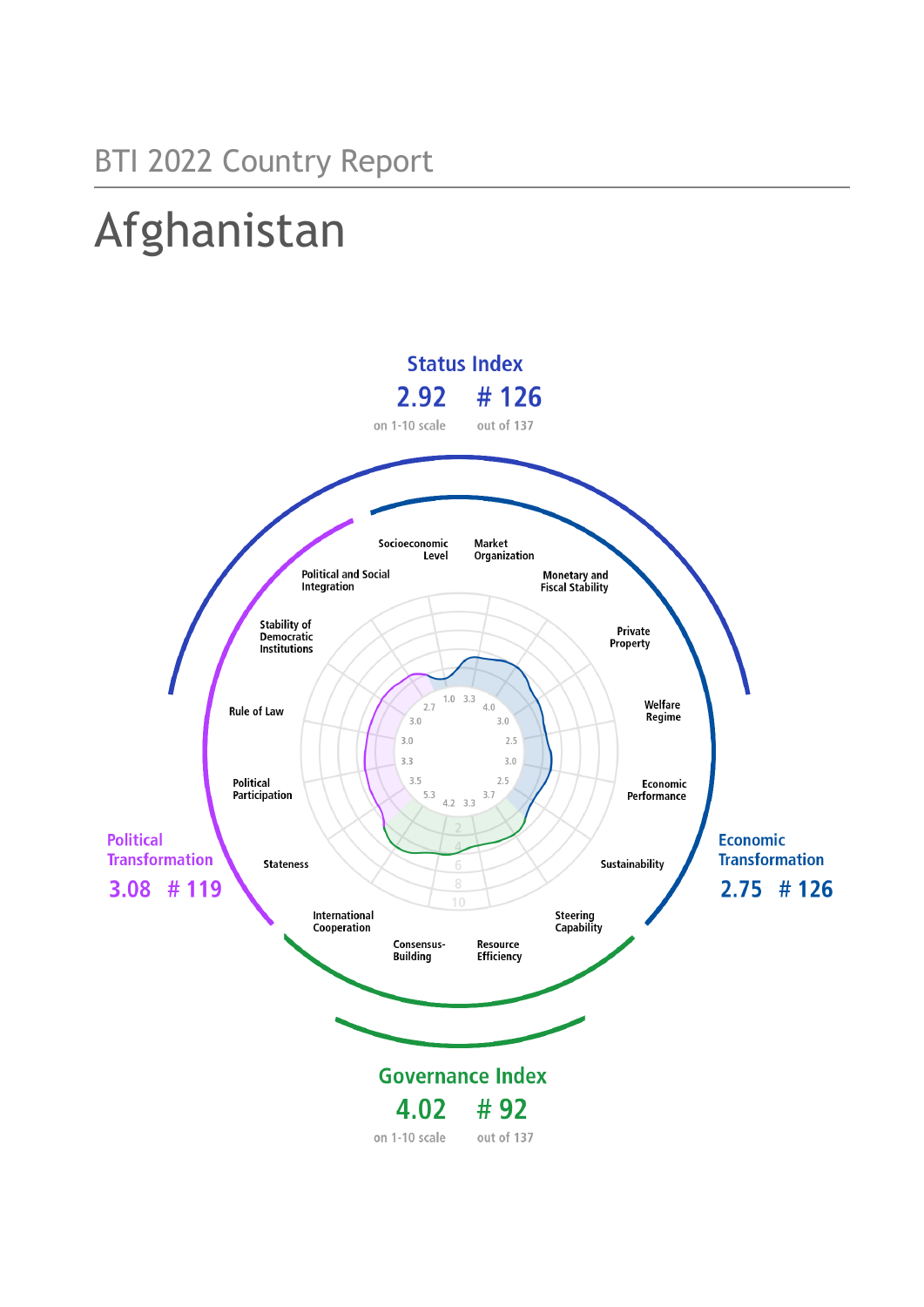This report is part of the **Bertelsmann Stiftung's Transformation Index (BTI) 2022**. It covers the period from February 1, 2019 to January 31, 2021. The BTI assesses the transformation toward democracy and a market economy as well as the quality of governance in 137 countries. More on the BTI at [https://www.bti-project.org.](https://www.bti-project.org/)

Please cite as follows: Bertelsmann Stiftung, BTI 2022 Country Report — Afghanistan. Gütersloh: Bertelsmann Stiftung, 2022.

This work is licensed under a **Creative Commons Attribution 4.0 International License**.

### **Contact**

Bertelsmann Stiftung Carl-Bertelsmann-Strasse 256 33111 Gütersloh Germany

**Sabine Donner** Phone +49 5241 81 81501 sabine.donner@bertelsmann-stiftung.de

**Hauke Hartmann** Phone +49 5241 81 81389 hauke.hartmann@bertelsmann-stiftung.de

**Claudia Härterich** Phone +49 5241 81 81263 claudia.haerterich@bertelsmann-stiftung.de

### **Sabine Steinkamp** Phone +49 5241 81 81507 sabine.steinkamp@bertelsmann-stiftung.de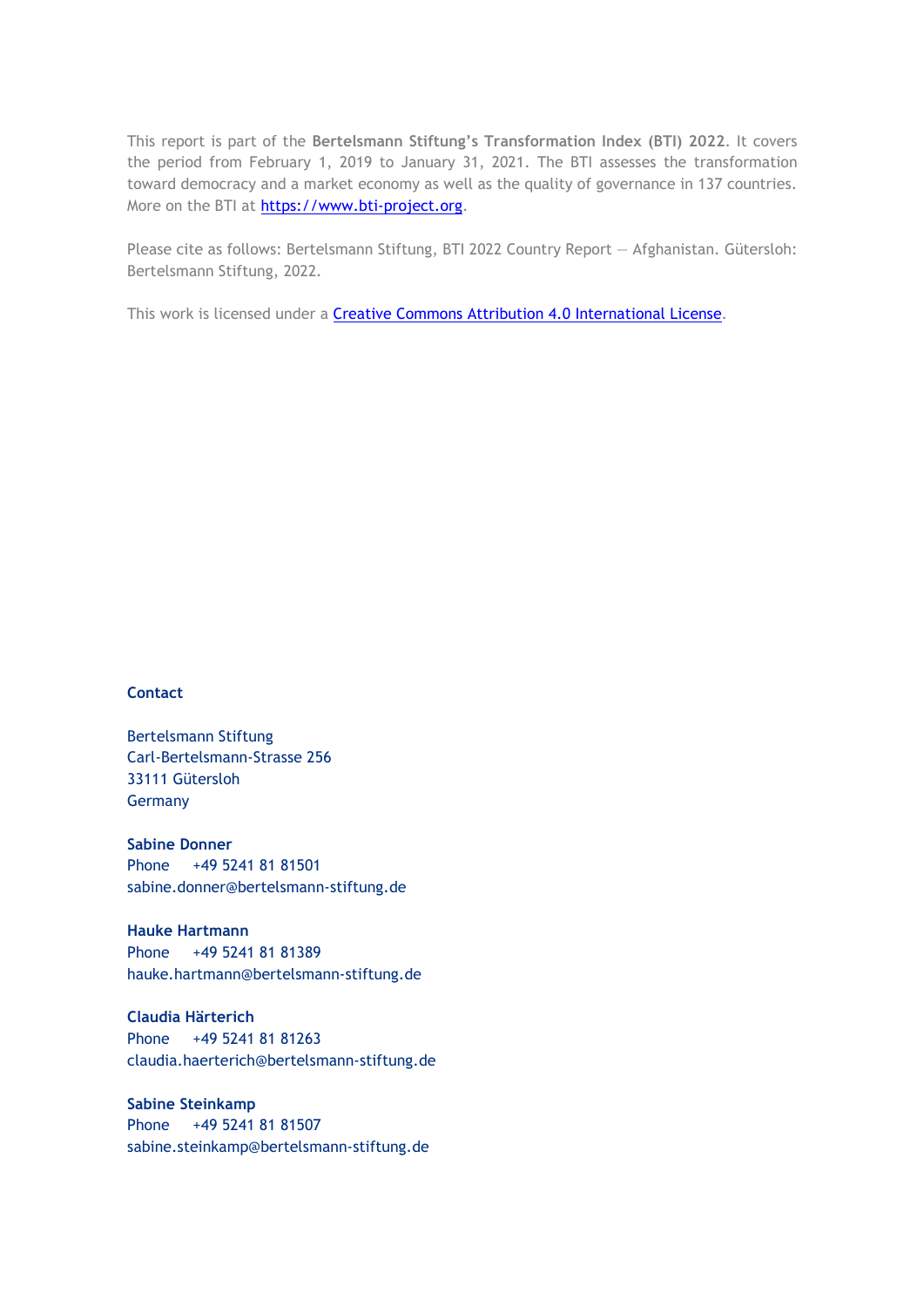#### **Key Indicators**

| Population               | M      | 38.9 | HDI.                           | 0.511 | GDP p.c., PPP $\ S$          | 2088  |
|--------------------------|--------|------|--------------------------------|-------|------------------------------|-------|
| Pop. growth <sup>1</sup> | % p.a. | 2.3  | HDI rank of 189                | 169   | Gini Index                   |       |
| Life expectancy          | vears  | 64.8 | UN Education Index             | 0.414 | Poverty <sup>3</sup><br>$\%$ |       |
| Urban population %       |        | 26.0 | Gender inequality <sup>2</sup> | 0.655 | Aid per capita $\sqrt{5}$    | 112.6 |
|                          |        |      |                                |       |                              |       |

Sources (as of December 2021): The World Bank, World Development Indicators 2021 | UNDP, Human Development Report 2020. Footnotes: (1) Average annual growth rate. (2) Gender Inequality Index (GII). (3) Percentage of population living on less than \$3.20 a day at 2011 international prices.

# Executive Summary

The National Unity Government (NUG), which existed from 2014 to 2019, survived despite numerous challenges, including a weak economy, rampant corruption, power struggles and increasing insurgency. International assistance played a significant role in its survival. Challenges continue, however, under the current state leaders, President Ashraf Ghani and Chief Executive Officer Abdullah Abdullah.

Parliamentary and presidential elections were held in 2018 and 2019, respectively. Both were criticized as being fraught with "mismanagement and electoral fraud," according to the Afghanistan Analysts Network. The latter election led to months of political gridlock as Abdullah denied Ghani's victory and accused him of having sabotaged the results and misusing his authority when declaring himself a winner. On March 9, 2020, the two rival presidents held parallel inaugurations in Kabul. The political tension between the two parties increased dramatically. Once again, international mediators were required to resolve conflict in Afghanistan. After months of political uncertainty, and with the help of external mediation, particularly from the United States, on May 17, 2020, Ghani and Abdullah signed a power-sharing deal: Ghani as president and Abdullah this time as the Head of the High Council for National Reconciliation.

After 18 months of negotiations, the U.S.-Taliban deal was signed in February 2020 in Doha, Qatar. It paved the way for intra-Afghan peace talks between Kabul and the Taliban in September 2020. In this context, the United States has announced that it would reduce its force to 2,500 troops by January 2021. Subsequently, insecurity and violence increased, challenging the Afghan government in several ways. At the time of reporting, fighting between the Taliban and government forces had spread over 22 (out of 34) provinces, while peace talks in Doha were not going smoothly.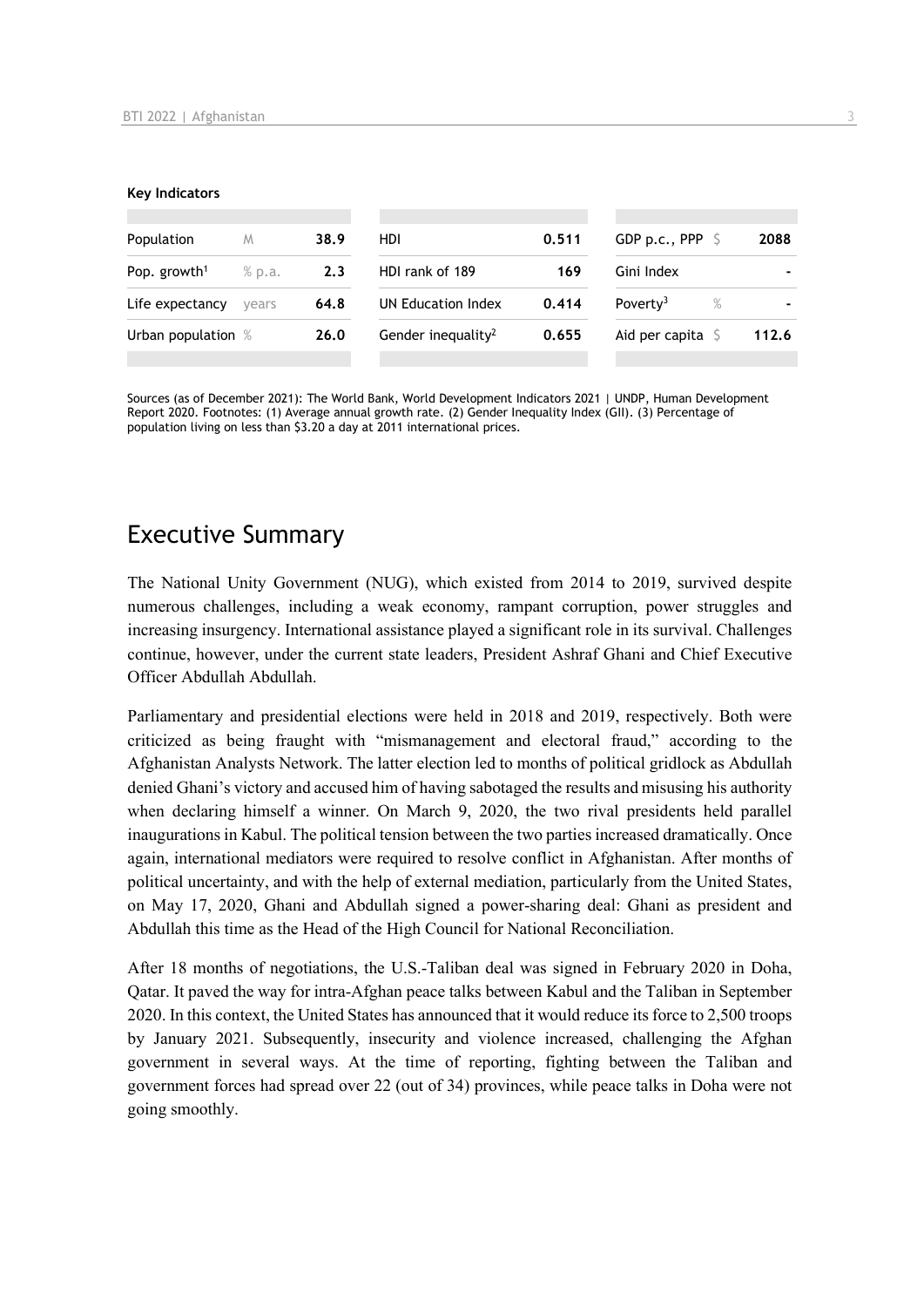Security remains a significant problem in the country, which in turn affects the sociopolitical situation drastically. According to Afghan officials, almost 90% of Afghans live below the poverty rate (of \$2 per day), as a result of growing insecurity, economic and environmental crisis and the ongoing COVID-19 pandemic. However, with the first confirmed cases of COVID-19 in February 2020, the Afghan government responded quickly. This was particularly the case in Herat and Nangarhar Provinces, where local governments gradually tightened containment measures, including the introduction of screening at ports of entry and quarantine for infected people. Later in March 2020, a countrywide lockdown and restrictions were imposed. Despite its relatively weak social protection system and the public's response to virus restrictions, Afghanistan has been less affected by the pandemic in comparison to other countries in the world. However, the global crisis, border closures and containment restrictions have immensely affected the country's economy and social lives. The World Bank estimates that Afghanistan's overall poverty level rose from 55% to 72% in 2020, as a result of economic contraction.

# History and Characteristics of Transformation

After 40 years of rule by King Zahir Shah, his cousin and brother-in-law, Daoud Khan, came to power in 1973 following a coup d'état. Khan declared a republic and then suppressed a coup attempt in 1978 by the People's Democratic Party of Afghanistan (PDPA), a Marxist-Leninist party, during the so-called Saur Revolution. As a result, the Afghan political landscape became ideologically divided between the Marxist-Leninist parties and the Islamic parties. The countries political problems worsened in the wake of the 1979 Soviet invasion. During the Soviet-backed rule of the PDPA, the concept of democracy was discredited. The popular resistance against the policies of the PDPA regime and the Soviet Union mobilized younger generations of activists along Islamist lines. The country saw intense fighting and a protracted conflict waged between the Soviet-backed Afghan regime and the Afghan resistance-Mujahedeen, who were supported by the regional countries and the West, especially the United States. The Mujahedeen were the main force in overthrowing the Kabul regime in 1992.

However, there was a lack of consensus and coordination among the Mujahedeen regarding how the country ought to be governed, which led to interethnic civil war. In 1996, the Taliban, a new force that had emerged in 1994 in Kandahar, took over (about 90%) territorial control in Afghanistan. Under the rule of the Taliban, radical Islamic laws were applied. Women and religious minority rights' activists (e.g., the Shi'ites) complained of systematic discrimination. After September 11, 2001, the U.S. military intervened in Afghanistan, with the justification that the Taliban had provided sanctuary to al-Qaeda, and, as such, were responsible for the attacks on U.S. soil. The U.S.-led mission was both military and political. The idea was to fight the Taliban and reconstruct the state system on modern and constitutional lines. Hamid Karzai led the country's interim administration (2001-2002), after he had been selected through an emergency Loya Jirga (Grand Council) as head of the Transitional Administration. He was also elected twice as president, in 2004 and 2009. Former rebel parties were included in the state-building process,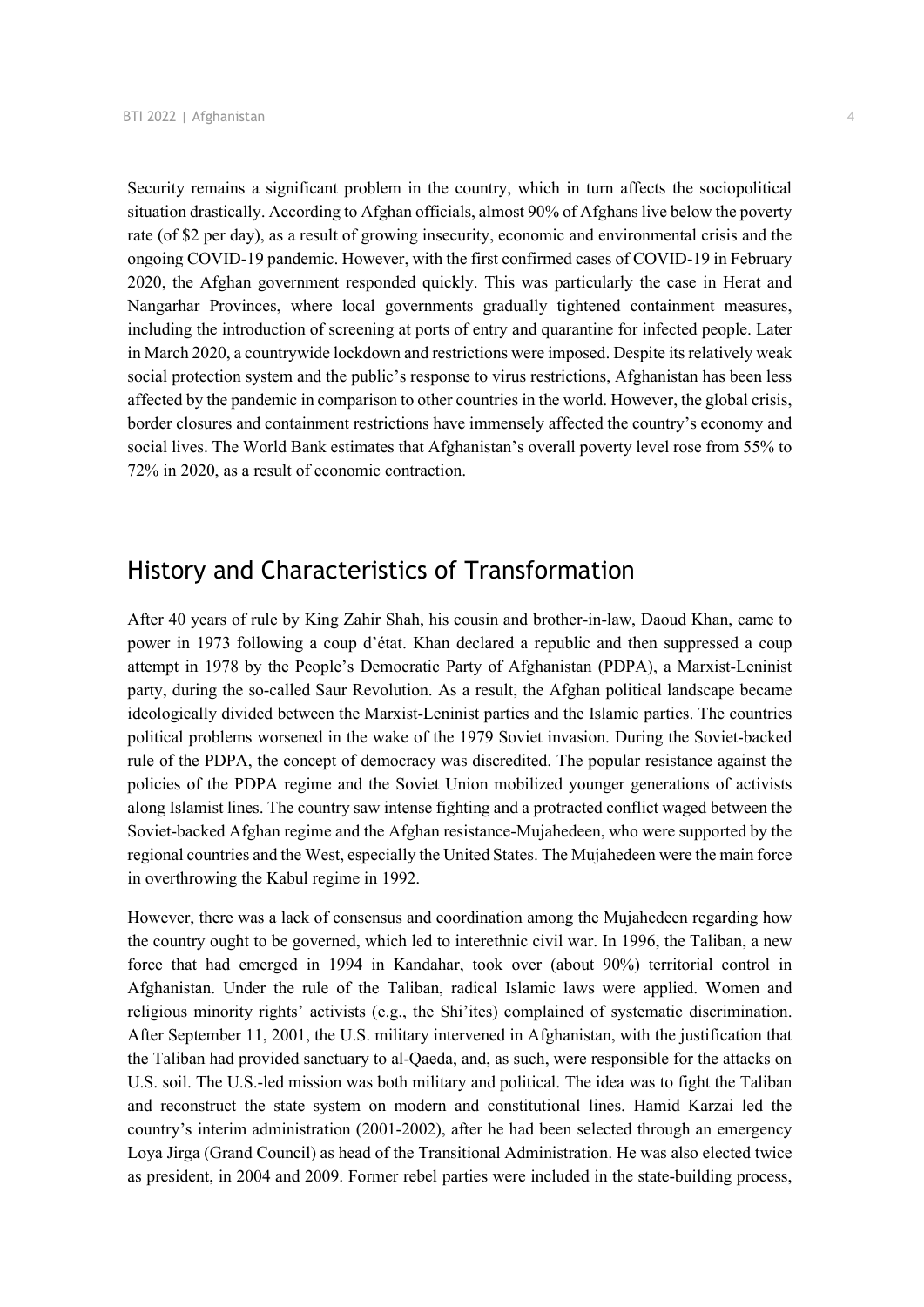with the requirement that such parties had been opposed to the Taliban. Thus, groups like the Taliban themselves and Hezb-e Islami were excluded from the peace negotiations in Bonn, Germany, in 2001. The Northern Alliance, which had previously fought against the Taliban regime, was given key positions in the new government.

As part of the state-building process, large sums of money poured into Afghanistan, with reconstruction and institution-building being central goals. The country established formal democratic institutions and adopted a democratic constitution in 2004. Presidential elections were held in 2004, 2009, 2014, and 2019; parliamentary elections in 2005, 2010 and 2018. Provincial council elections took place in 2004, 2009, and 2014. However, the Taliban have steadily regained power since the spring of 2006, a trend that is ongoing. The international community's strategy in combating terrorism and its engagement in Afghanistan have also changed over time. The Obama administration decided in 2010 to reduce U.S. troop levels in Afghanistan. Since 2011, responsibility for security has been gradually transitioned from NATO to the Afghan National Security Forces (ANSF), which took over the sole responsibility for security by the end of 2014. Subsequently, the NATO-led International Security Assistance Force (ISAF) mission was disbanded. Afterwards, the National Unity Government (NUG) faced major challenges with regard to the economy, the military and the security. However, despite the Taliban's growing influence, the government was able to maintain its authority over all major cities in the 34 provinces. Additionally, there was a growing tendency for peace talks with the Taliban and other insurgent groups, such as Hezb-e Islami led by Gulbaddin Hekmatyar. As a result, a peace deal was signed between the two parties in September 2016. Nevertheless, reconciliation efforts with the Taliban, as a major threat to the state's existence, have not been accomplished so far.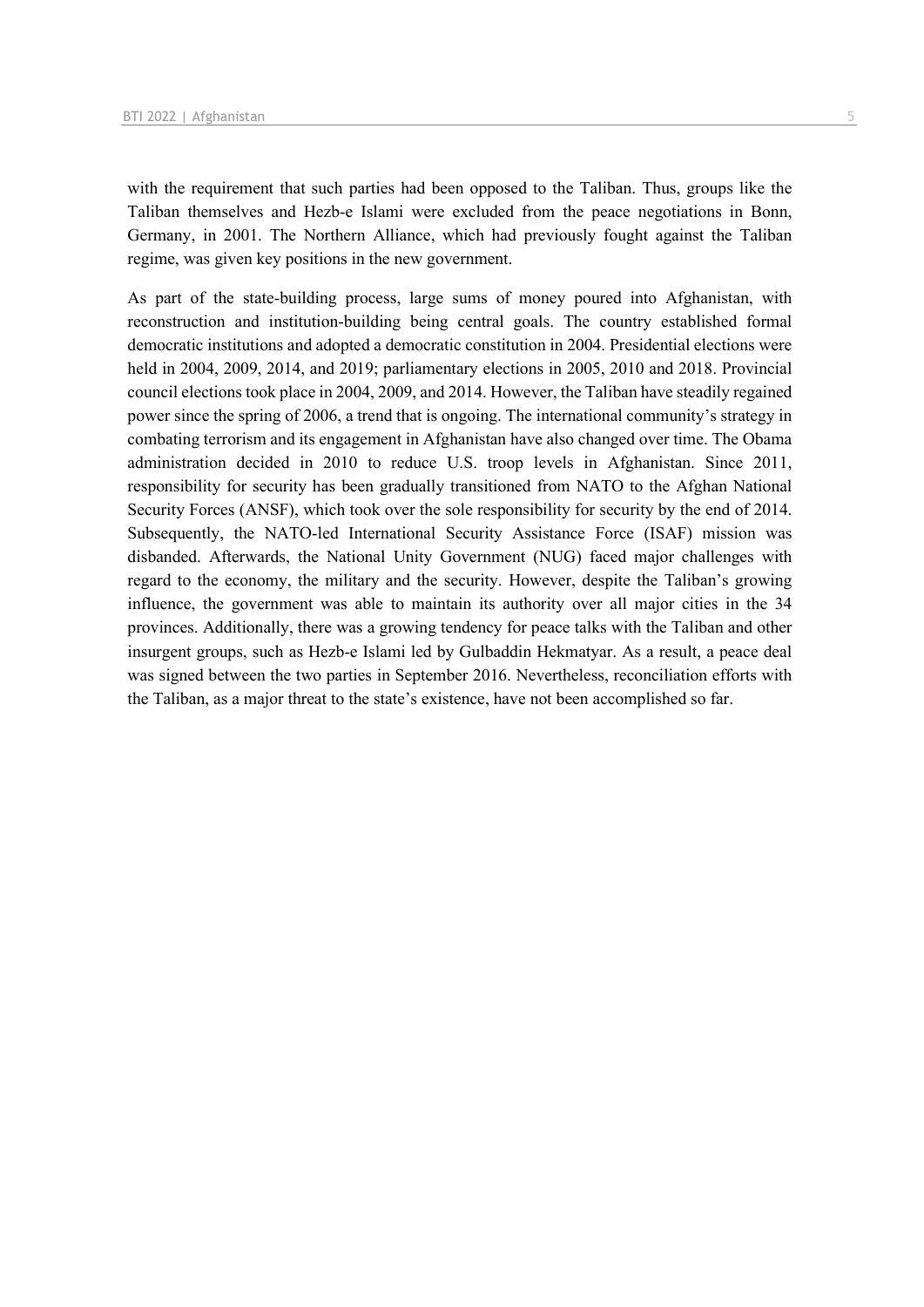The BTI combines text analysis and numerical assessments. The score for each question is provided below its respective title. The scale ranges from 1 (worst) to 10 (best).

# Transformation Status

# I. Political Transformation

### **1 | Stateness**

Currently, the Afghan government faces massive challenges. On the one hand, the United States has drastically reduced its forces and ordered a further withdrawal of troops (leaving 2,500) by January 2021, which has led to a considerable security gap. On the other hand, the Taliban's twofold strategy – negotiation and military pressure on the ground – has delegitimized the government in the eyes of many ordinary Afghans, with rapidly growing insecurity and instability.

The Taliban strategically launched a military offensive in several parts of the country. In addition, inspired by the Islamic State group in Iraq and Syria, the IS-Khorasan (IS-K) operates alongside 20 other terrorist groups in Afghanistan today. Thus, the decision by the U.S. administration under Donald Trump to withdraw forces, soon after concluding a peace deal between the Taliban and U.S. government in February 2019, immensely weakened state authority. Simultaneously, fighting between the Taliban and the Afghan government has spread across 22 provinces (out of 34), with dramatic consequences.

The U.N. Assistance Mission in Afghanistan (UNAMA) reported that the number of civilian causalities in 2020 increased dramatically. As UNAMA notes, nearly 8,000 civilians were killed or injured in 2020 due to increasing conflict. Additionally, the IS-K appeared as a threat in 2020. In 2020, the group claimed responsibility for numerous attacks in Kabul, including one that targeted the Kawsar-e Danish Educational Center in October, where nearly 80 people were killed and injured, and the attack on Kabul University in November, where 24 students were killed and dozens injured.

Furthermore, the Taliban have gone on the offensive, particularly after the peace talk efforts by the United States in Doha in 2019. The Taliban have carried out highprofile attacks across the country, with some significant advances in territorial gains. According to a Foundation for the Defense of Democracy's Long War Journal report,

### **Question** Score

Monopoly on the use of force  $\overline{\phantom{0}}$  $\frac{22}{10}$  $106$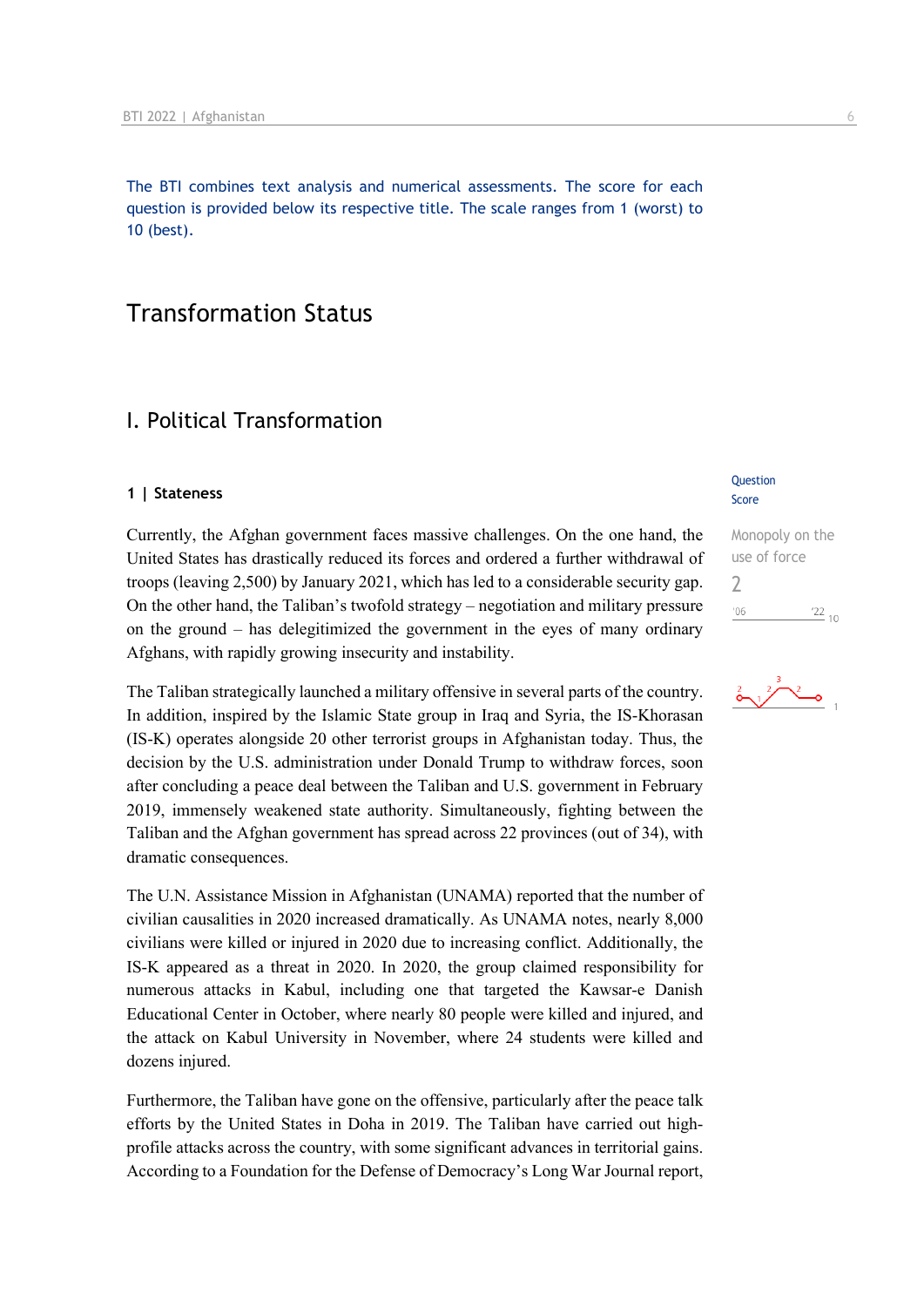in 2020 the Afghan government controlled approximately 30% of Afghanistan's 407 districts. Some 20% of them are in the hands of the Taliban, and the rest are contested. According to the national media, the current Afghan government, compared to 2018 and 2019, faced massive armed attacks and insecurity. It is estimated that in 2020, the Taliban controlled more territory than at any other time since its fall in 2001.

In general, all ethnic groups regard the state of Afghanistan as legitimate. It is rather the form of government that they question. The Islamic parties have nationalist sentiments and transnational Islamist agendas. Furthermore, decades of conflict have promoted regionalism. At the same time, given the high number of Pashtun citizens and their historical influence, being an Afghan is generally equated with being Pashtun. In a recent dispute, some segments of society who do not identify as "Pashtun" rejected the label "Afghan" on their new electronic identity cards. However, a decision by the Supreme Court paved the way for all citizens to state their ethnicity on their ID cards. As a result, the distribution of these cards is proceeding.

The power struggle between President Ghani and other stakeholders continues. Religious minorities have been suffering significantly. Minorities such as Sikhs and Hindus haven't received enough government protection, causing their emigration. They face threats from radical religious insurgents, who target their places of worship and their communities. They also face broad social discrimination and are often not considered "fully Afghan." Similarly, traveler and nomadic communities remain socially and politically marginalized, e.g., the Jogi and Chori Frosh. Although, their concerns were recognized by the government and included in National Internally Displaced Person polices in 2014, the full implementation of such reforms remains a challenge. In recent years, President Ghani has often been accused of preferring the Pashtuns and excluding certain political elites on the basis of their ethnic identity. This has not meant that state identity and legitimacy were in question, rather it is government policies and preferential treatment of certain ethnic groups that have been criticized.

The constitution of the Islamic Republic of Afghanistan is based on Islamic law. Therefore, Islam plays a particularly important role in public and political discourse. According to the Afghan constitution, the government cannot adopt any laws or policies that are contrary to Islam. Political Islam plays a significant role in political decisions. With the increasing pressure from the Taliban, the state gives religious and former jihadi leaders significant attention in order to bolster its legitimacy. Thus, the Arg (Presidential Palace) frequently seeks the advice of the Religious Scholars' Council during critical times. The state attempts to respect and accommodate concerns of various Islamic schools of thoughts (e.g., Deobandi interpretation of Hanafi fiqh, Wahhabism, Twelver Shi'a) in order to reduce the political influence of insurgents (Taliban and the IS-K), who counter state narratives using Islamic ethical and political language. In December 2020, the Ministry of Education in a controversial statement stated that it will move grades one to three of primary school





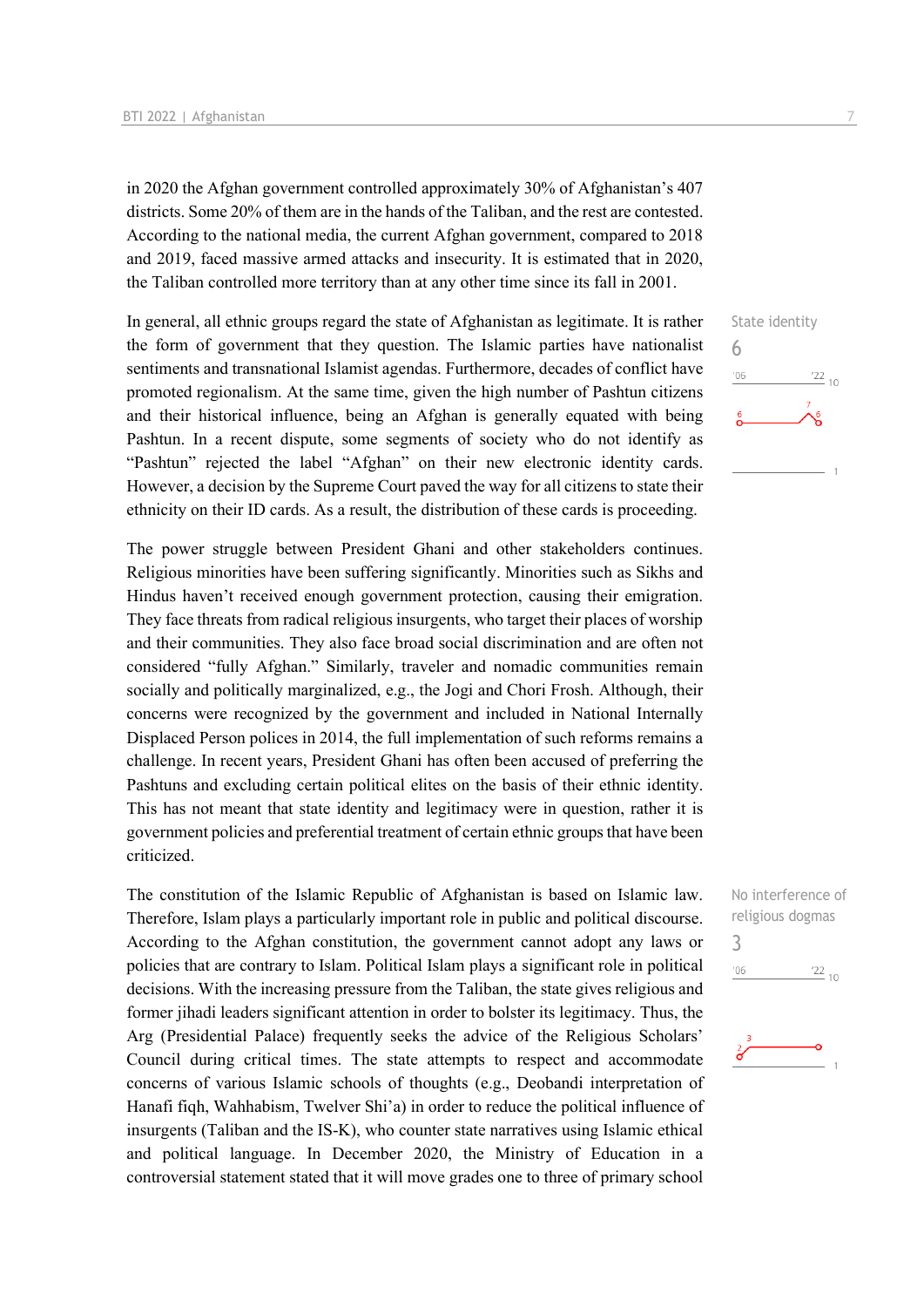education to mosques. This sparked an intense discussion among civil society and ordinary Afghans, who blamed the government for using places of worship for political purposes.

There were some improvements in administrative structures during the NUG period between 2014 and 2019. However, in the last two years, the government has faced massive challenges due to, first, a crisis in the presidential election and, second, growing threats from insurgents who call into question the very existence of the government. Therefore, agendas and polices with regard to basic fundamental issues remain unsolved and unimplemented. The efficiency of all public agencies is jeopardized by a number of factors, including a weak administrative infrastructure, corruption, a lack of professionalism and the absence of the rule of law. Public agencies are plagued by intransparency, nepotism and clientelist politics, all of which have a negative impact on their performance and accountability. In spite of the gradual improvement in the performance of some institutions (particularly in the civil service commission), the country is still suffering from inefficient public administrative institutions. Particularly at the district level, the Taliban is highly influential and block central government decisions.

Despite numerous casualties and allegations of "ghost soldiers" in the Afghan military, the Afghan National Army remained perhaps the only national institution seen to operate along national lines, (i.e., without ethnic, regional, and sectarian divisions). Unfortunately, like all other institutions, the army also suffered from poor governance and lack of structural development.

Overall, the Afghan education system is low quality. Educational infrastructure, schooling materials and teaching methods are underdeveloped. According to UNICEF (2020), around 3.7 million children are not in school in Afghanistan, most of them in remote areas. "Insecurity, shortages of school buildings and textbooks, rural access issues, poor data reliability, and the alleged appointment of teachers on the basis of cronyism and bribery" are the reasons for this gap, as reported by the Special Inspector General for Afghanistan Reconstruction (SIGAR). At the university level, similar obstacles exist.

Although the Ministry of Public Health took a few preliminary steps in 2018, such as increasing the number of female health employees and facilitating a 5% increase in the number of health centers, its performance in 2020 was affected by systematic corruption, weak leadership and in-fighting regarding the COVID-19 pandemic. Not all provinces have equal access to basic goods. Administrative differences between the so-called first-degree provinces, such as Kabul, Balkh, Herat and Nangahar, and the other 30 provinces are considerable. Moreover, the departments of public administration are scattered, and both central and provincial authorities lack systematic communication and coordination.

Basic administration 3 $06'$  $\frac{22}{10}$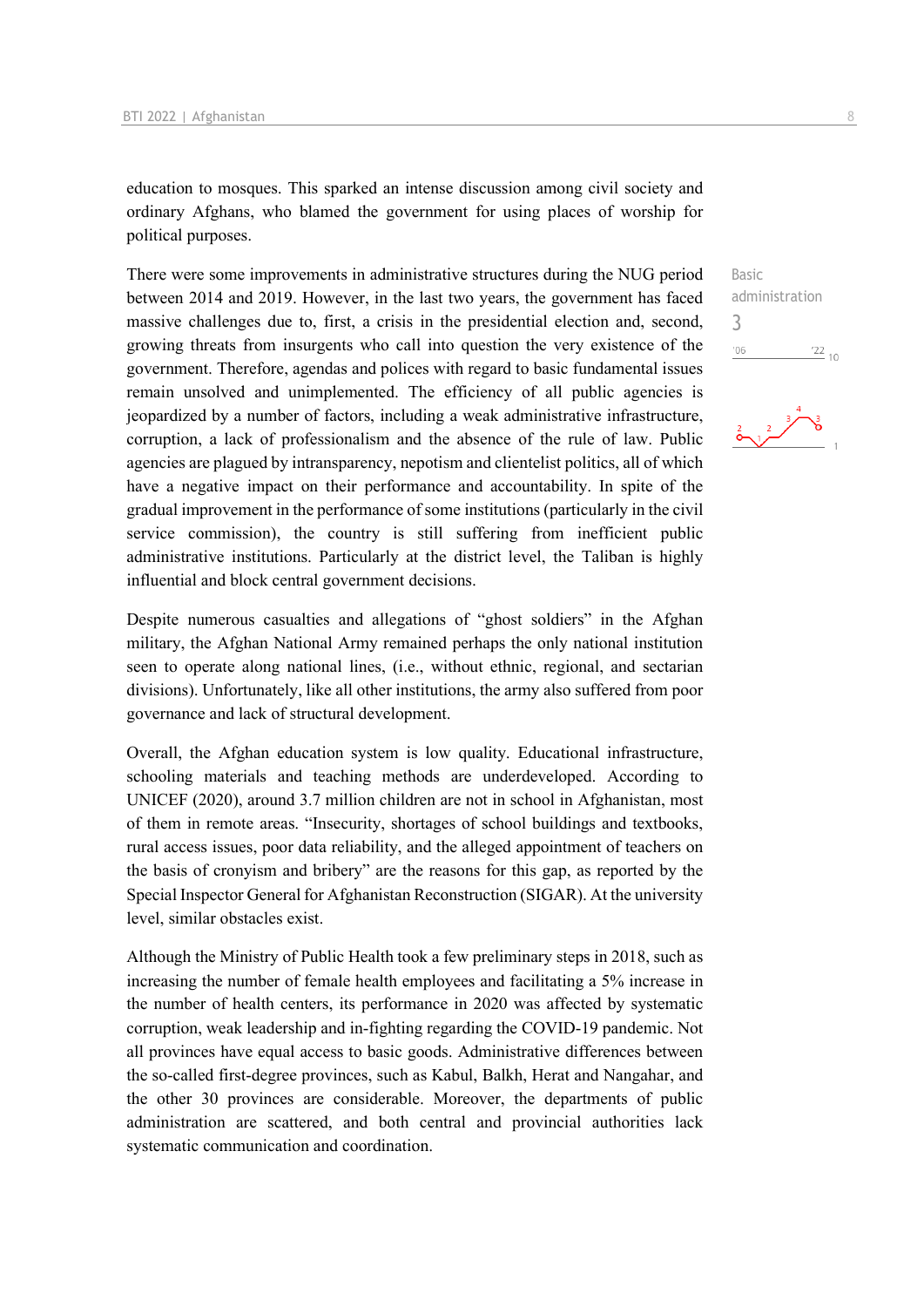The majority of Afghans suffer from a lack of water, sanitation and hygiene. As reported by the UNAMA, only about 27% of the population have access to safe drinking water. Additionally, municipal waste management is underdeveloped or simply does not exist. Afghanistan also suffers from extremely poor strategies with regard to electric power. The vast majority of the population, especially in rural areas, has limited access to electricity. These observations are even true for the capital of the country, Kabul. The country also lacks a basic public transportation system.

There is no clear evidence that COVID-19 has limited or disrupted basic infrastructure services in Afghanistan, as it has in other countries in the region. Therefore, the real impact of the pandemic may be minor due to the relatively short period of lockdowns and the fact that public administration services were rarely closed to the public.

### **2 | Political Participation**

In recent years, the Afghan electoral process has been marred by serious problems. Despite universal suffrage, general elections have not been held on time. Elections in Afghanistan have not been deemed free, fair and transparent. As a result, candidates have almost always disputed the results in both presidential and parliamentary polls. The latest presidential election took place in 2019. After a delay of almost three years, parliamentary elections took place in 2018. The latter are not yet fully completed. Due to the security situation and controversial election results in the past, elections in the Ghazni Province were postponed. These elections were, like others that came before, highly controversial and manipulated. They were accompanied by accusations of fraud. In particular there were accusations that presidential election was manipulated and mismanaged. Consequently, the two leading candidates, Ashraf Ghani and Abdullah Abdullah, entered a deadlock because both claimed victory and accused the other of electoral fraud.

Aside from organizational failures, another factor influencing the perceived illegitimacy of elections is the Independent Election Commission (IEC). The IEC has been often accused by politicians and national election observers of cooperating with the government. This causes damage to its reputation as an independent institution among many ordinary Afghans. The IEC's mismanagement caused the provincial council elections, which were originally planned to take place along with the presidential election in 2019, to be delayed.

Afghanistan's voter turnout has been steadily declining. According to the IEC, out of over 9 million registered voters, a total of 1,824,401 votes were cast in 2019. This is an extremely low turnout rate, compared to the previous elections in 2014, 2009 and 2005. During the last election, many potential voters faced systematic and institutional issues, such as incomplete voter lists, a newly introduced, deficient biometric identification system and biased election workers. However, despite all the institutional failures and underperformance, there is no evidence of biased sidelining of parties or political actors based on religious or political ideologies.

Free and fair elections 3 $\frac{22}{10}$  $'06$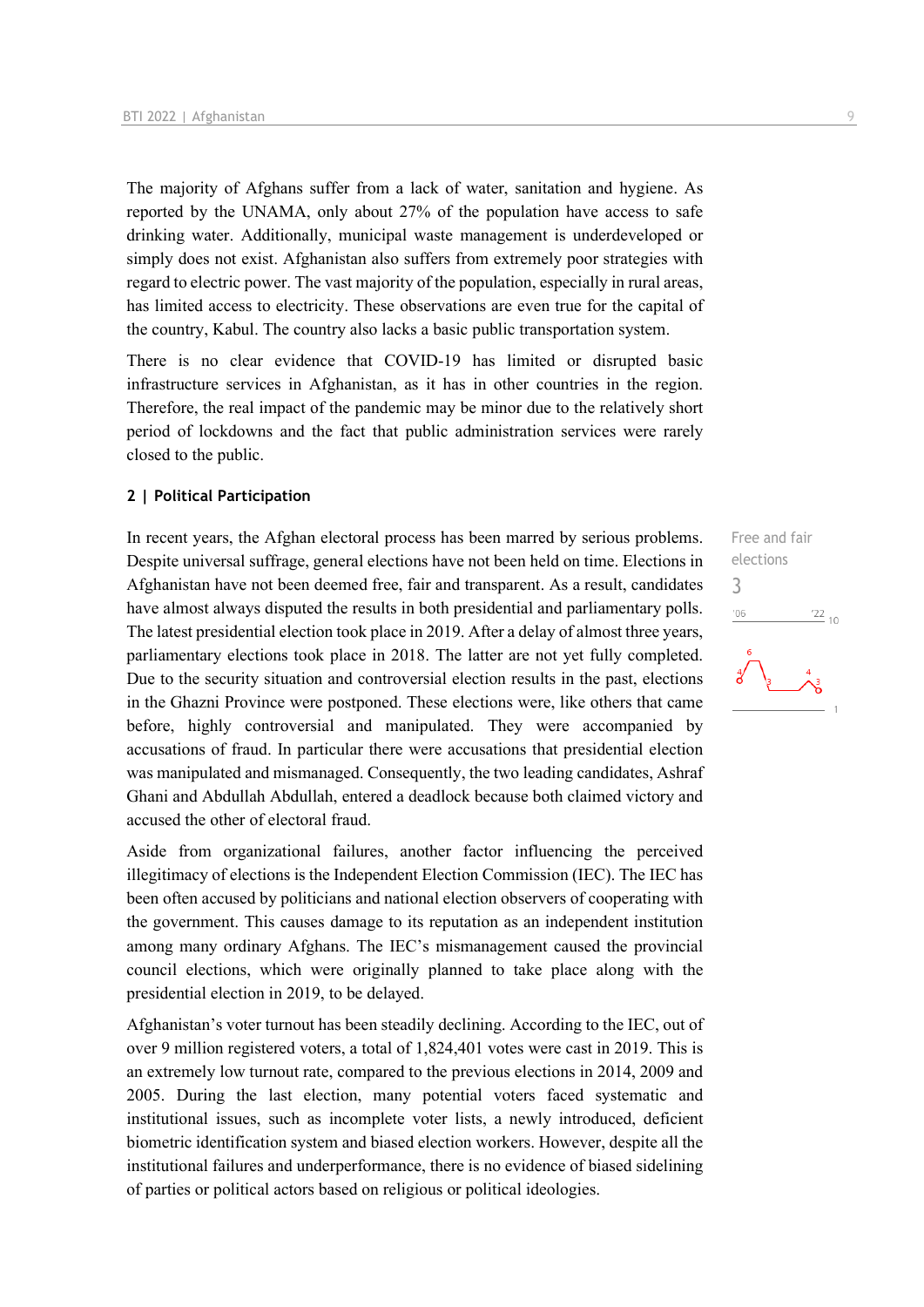The NUG, after months of crisis, ended up in a power-sharing agreement in 2020, with the same protagonists as before: Ghani as president and Abdullah as head of the High Council for National Reconciliation. According to the new agreement, both men will choose an equal number of ministers. President Ghani is often accused of deliberately disregarding procedures that are democratically required. Since 2014, Ghani has implemented policies through hundreds of decrees. As a result, the role of state bodies such as the legislature or ministries are severely undermined. The Arg and its network have been repeatedly accused of misuse of power, systematic corruption, and blackmailing civil society and political activists, which undermines their effectiveness and democratic procedures.

Due to increasing insecurity, the state is continuously losing center-periphery political connections, especially at the district level. As reported by Radio Liberty, only 30% of Afghanistan's districts (133 out of 407) are in government hands. The rest are controlled by the Taliban or contested. In addition, the Taliban-United States deal in February 2020 in Doha gave the Taliban huge military and political legitimacy that directly affects the existence and perception of the state.

The constitution guarantees association and assembly rights. There are 3,053 social organizations registered with the Ministry of Justice and 2,091 international and national NGOs in the country, according to the Ministry of Economy. However, strict restrictions regulate assemblies before elections.

A major obstacle to the various societal groups and civic associations is the security situation and the influence of non-state actors. Afghans' ability to hold protests has deteriorated in recent years. Threatened by insurgent groups, both the government and citizens are wary of gathering in public places. As a result, social and political events are either heavily guarded or simply discouraged by the government. In some cases, the government has employed excessive police force to disperse protests.

Despite some harsh policies adopted by the government toward demonstrators, it is not possible to speak of general state repression of the civil society. For instance, the Hezbe-Islami Party, peace activists and left-wing protesters demonstrated a number of times in 2019 and 2020. However, since 2019, President Ghani and his team have been blamed by several political activists and by opposition elites of blackmailing and threatening them. The former chief of staff of President Karzai, Karim Khuram, has directly accused the government of targeted killings, after publicist and government critic Waheed Mojda was executed in front of his house in Kabul on November 20, 2019.

In insurgency areas, associations and assemblies lack rights in a meaningful sense, and the Taliban and local IS act viciously against groups or citizens who try to make use of their constitutional rights. Furthermore, the government has imposed restrictions on public gatherings due to the COVID-19 pandemic. These restrictions were just a formality, however. For instance, the restrictions never applied to mosques.

Effective power to govern 2  $-06$  $\frac{22}{10}$ 



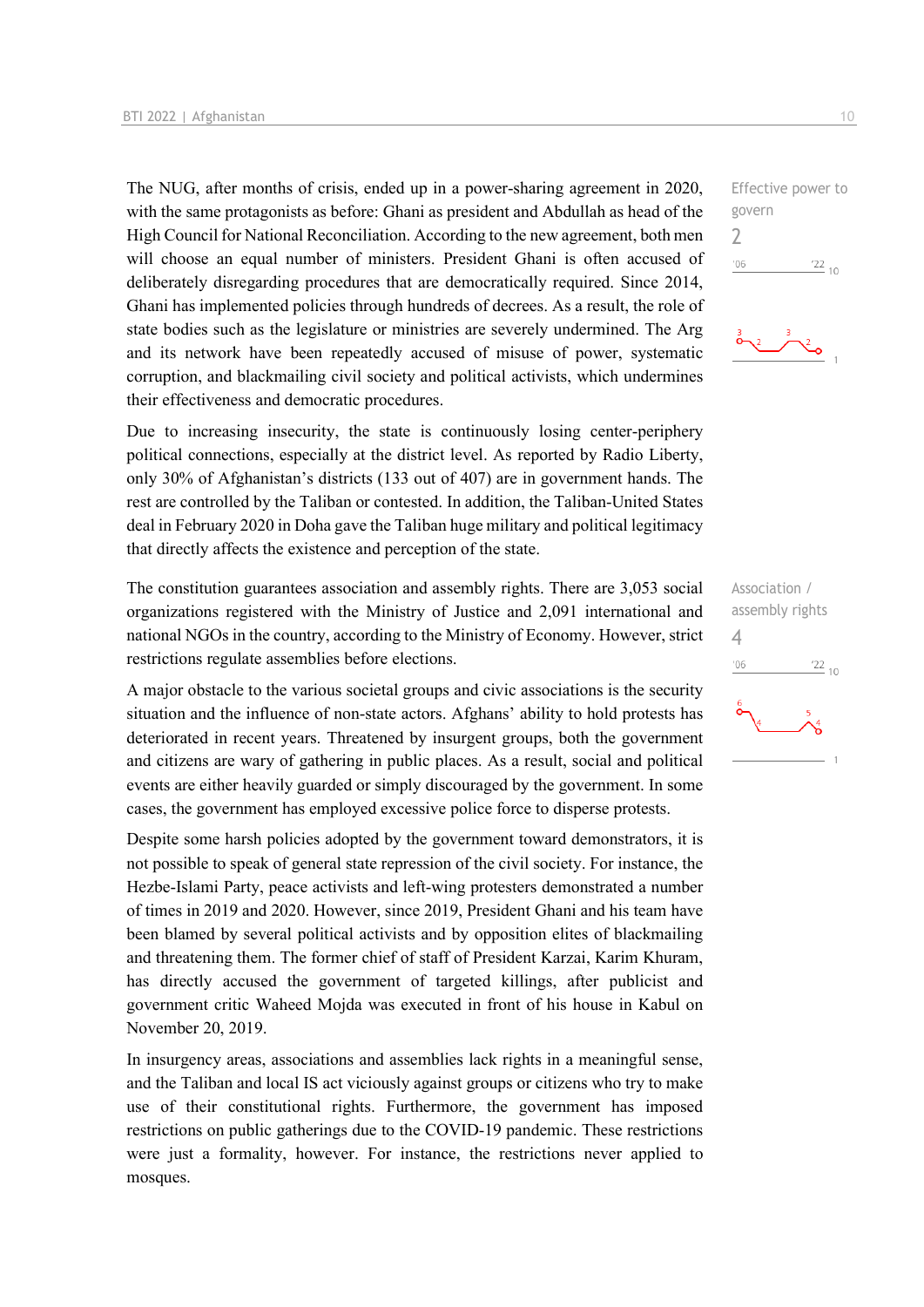One of the greatest achievements in the post-Taliban period is freedom of expression. This can be better understood when we compare not only the period when the Taliban were in power but also the situation in neighboring countries such as Iran, Pakistan or Tajikistan. Furthermore, media, TV channels, radios and newspapers are freely accessible to all ethnic groups. There are a number of TV channels broadcasting across the country. In addition, over 170 FM radio stations are also in operation.

The government under President Ghani has maintained a different kind of interactions with the media compared to previous governments. The ruling class and, above all, the president himself are under heavy criticism from the media. For instance, in October 2020, when Ghani visited Paktika Province, journalists were banned from attending the conference. Media, as sign of protest, refused to cover government activities in this province, according to the Nai (Supporting Open Media in Afghanistan Organization).

While journalists do not experience open state repression, the government has failed to protect them. The year 2020 has been the deadliest year for Afghan journalist and political activists. The targeted killing of journalists has risen rapidly since last year. Between November 15 and December 11, four journalists were killed in different provinces. Several civil society members openly accused the government of failing to provide adequate protection. Moreover, due to growing threats from unknown persons and regional insecurity, dozens of provincial radio stations were shut down in the last two years. A fundamental threat to the media comes from the Taliban. Thus, despite relatively guaranteed freedom of speech, Afghanistan remains one of the most dangerous countries in the world for journalists.

### **3 | Rule of Law**

Afghanistan has a presidential system. However, the governments since 2014 have been arranged through power-sharing between Ghani and Abdullah. Both governments were created after months of deadlock between the two presidential candidates. As a result, both parties divide institutions between themselves. However, there is an understanding that the balance of power favors President Ghani, who is increasingly willing to determine and control key political decisions. The parliament has accused the Arg of being autocratic and corrupt, not providing transparency in the decision-making process. Most significant national and international affairs such as bilateral relations or agreements are fully reserved for the Arg. This, in turn, undermines the role of the Ministries of Foreign, Finance, and Home Affairs.

The judiciary in the Afghan constitution is clearly defined. Nevertheless, at the national level, the judiciary is still unable to subject government power to the rule of law. Generally, the judicial system suffers from a lack of public trust due to corruption and extremely slow dispensational processes. At the local level, ordinary Afghans tend to use Taliban Shariah courts, which are quick and cheap. Taliban

expression 4  $-06$  $\frac{22}{10}$ 

Freedom of

Separation of powers 4 $\frac{22}{10}$  $06'$ 

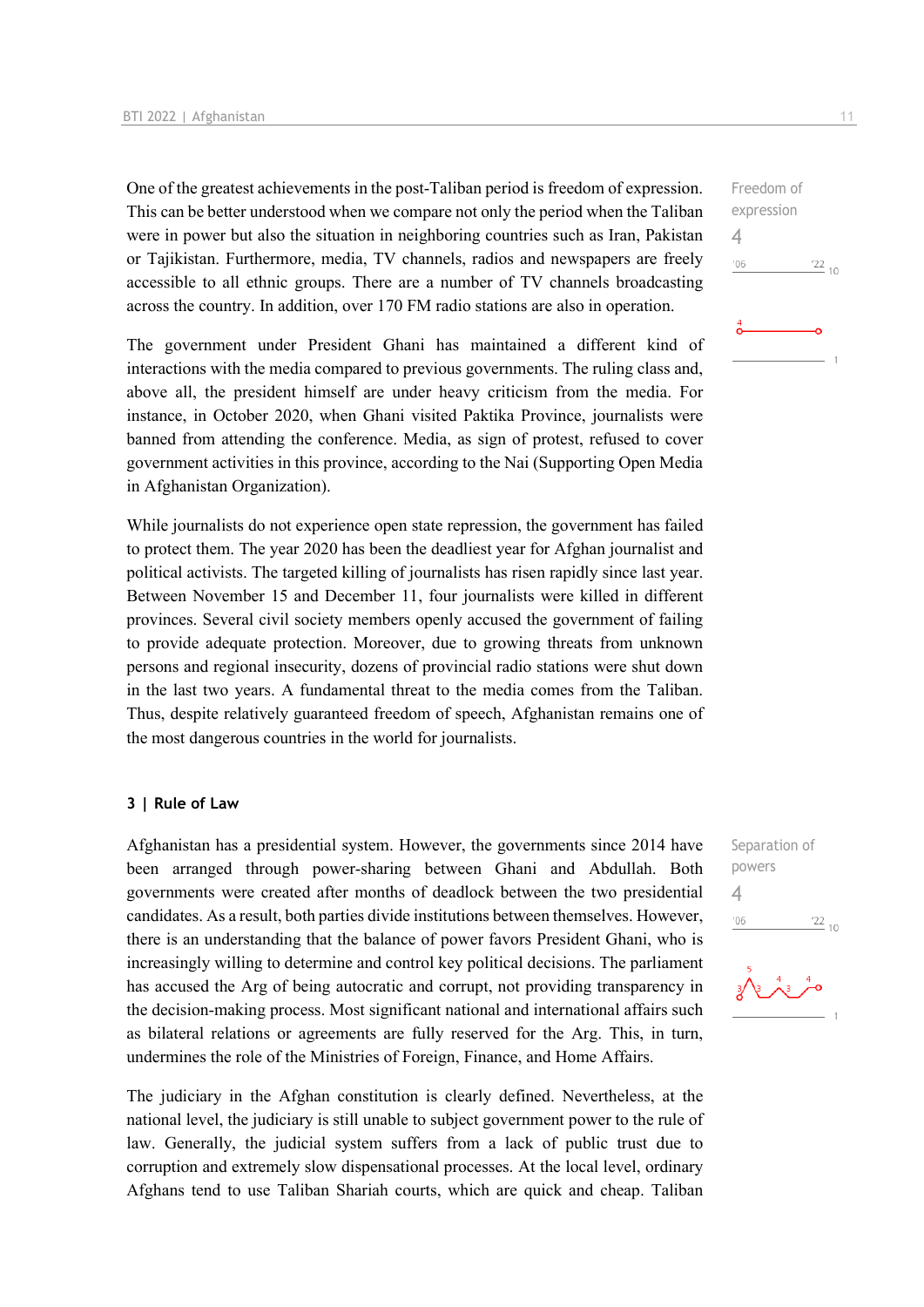courts operate in most districts in the areas controlled by them. However, according to the Norwegian Refugee Council, because of their fairness and accessibility, Taliban courts hear cases from both Taliban- and government-controlled areas.

No state of emergency was declared with the outbreak of COVID-19. Rather, containment measures have been gradually enhanced by the government. First, screening at entry ports, a quarantine for infected persons, the closure of public spaces, a bread distribution program and, on March 28, a nationwide lockdown were introduced. Second, President Ghani introduced a food relief plan, also known as the National Dining Table. In both cases, the Afghan parliament raised concerns about the fairness and transparency of the programs.

Article 116 of the Afghan constitution provides for the judiciary as an independent body of the political system, which is divided into the Supreme Court, the Appeal Court and the Primary Court. Due to structural problems and deficiencies in policy and professionalism, the judiciary is extremely burdened. This is especially true at the provincial and district levels. The judiciary lacks professionalism, which affects its performance and acceptance. Local power brokers also influence the legal process.

With the state judicial system perceived as corrupt, inefficient and slow, Afghanistan is a country where informal justice mechanisms predominate, especially at the local level. Local jirgas and the Taliban use this gap by resolving cases quickly and efficiently. Insurgents are left with plenty of room to promote their ideas of justice and to present Shariah courts as being a sensible and efficient alternative.

The government has made some efforts to improve the judicial situation. However, due to the security situation, access for everyone to judicial centers remains difficult, particularly with regard to the primary courts. A 2020 UNAMA report finds that only half of documented cases of violence against women and girls reported to the justice system reached a primary court. The fact that several high-class politicians still have not been legally charged, despite being accused of criminal actions, has sparked strong debate about the independence of the judicial system.

The post-Taliban governments have drawn on existing power setups in order to bolster legitimacy and deliver public goods effectively. Thus, a strong nexus between the Afghan state structure and the traditional stakeholders with strong local ties exists. The patronage and clientelist politics of local strongmen accordingly affect the state's administrative structure. Since 2014 the new ruling elite has formally introduced some reforms in the area of administration and public service. However, apart from high-level cases of corruption, legal prosecution of officeholders rarely takes place. In 2020, the governor and other administrators of Herat Province were charged with corruption and misuse of office. However, former First Vice President, Abdul Rashid Dostum, who was once banned from the country in 2018 for several months, was made the country's second marshal in 2020. Likewise, the president of the Afghan Football Federation (AFF), Keramuudin Karim, who has been charged with sexual

Independent judiciary 3  $^{\prime}06$  $\frac{22}{10}$ 



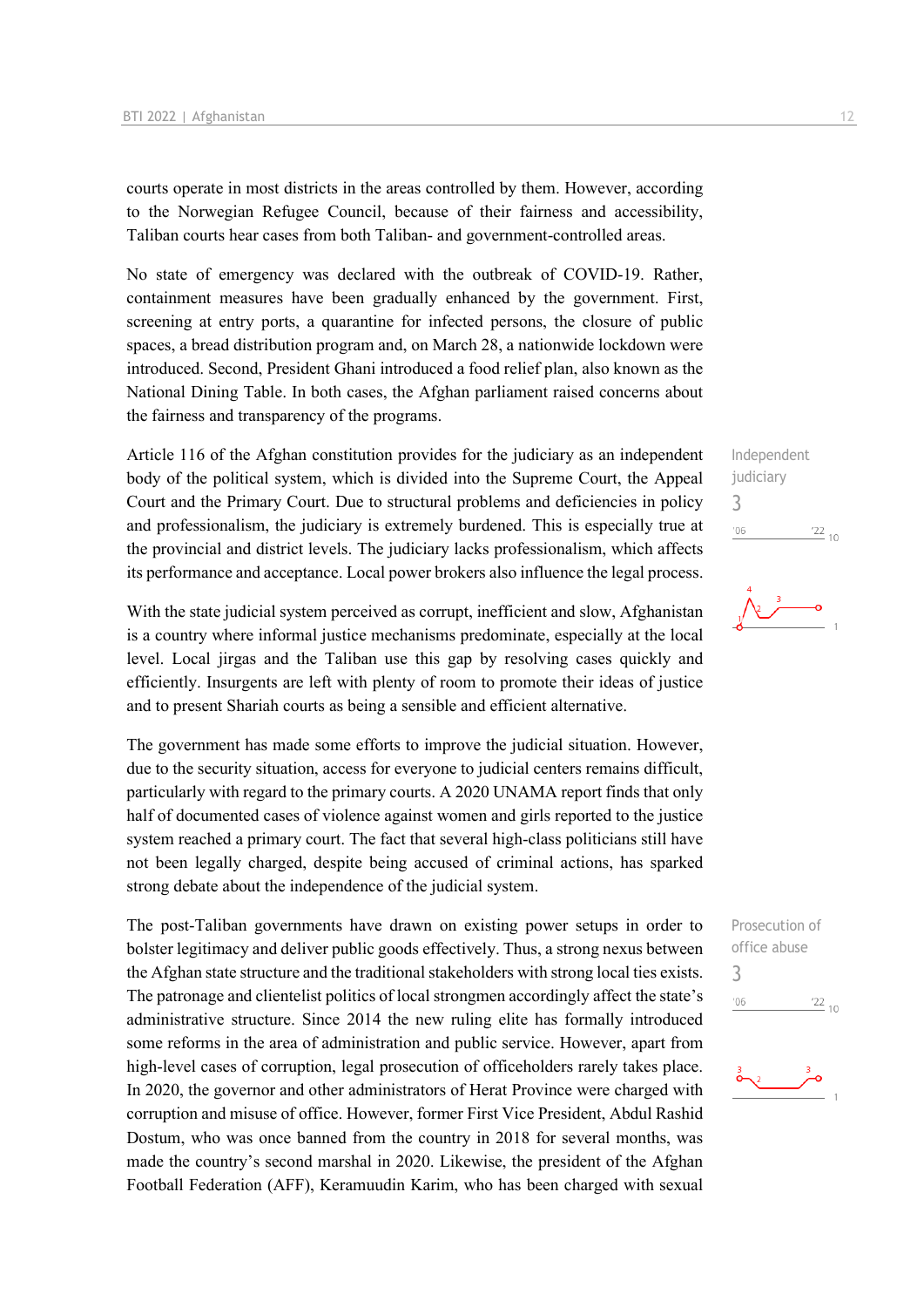assault, harassment and discrimination, was never investigated or arrested. In early 2020, Afghan Pajhwok News Agency discovered a scandal concerning a reconstruction project at the Afghan Embassy in Washington, D.C. The total cost for a 70-meter wall amounted to more than \$1.8 million. There has been no investigation or charges against the ambassador, Roya Rahmani.

The constitution guarantees civil and political rights to all Afghans. However, rightsholders need safety and security in order to meaningfully exercise those rights. In light of the current situation, the exercise of civil rights is severely limited. The COVID-19 pandemic, the growing conflict between the Afghan state and the Taliban, and the effects of climate change have led to millions of Afghans living in extreme poverty. The United Nations Office for the Coordination of Humanitarian Affairs (OCHA) reported in June 2020 that 14 million Afghans are in acute humanitarian need. In 2019, this figure was 9.4 million. In addition, heavy rains and local flash floods between April and September 2020 impacted Kunar, Laghman, Nangarhar, and Parwan Provinces, resulting in massive casualties and material damages. The state has shown limited capacity to provide assistance to the victims. Due to natural disasters, war and unemployment, the number of internally displaced persons (IDPs) is also rising. According to the annual report of the Afghan Ministry of Refugees and Repatriations, more than 600,000 Afghans were displaced from their homes in 2019. The state lacks the effective means to improve the situation and provide basic facilities.

Despite the efforts of the government, religious minorities such as Hindu, Sikh or Hazara are subjected to social and political discrimination and terror attacks. On March 25, 2020, 25 people of the Sikh community were killed in Kabul. Similarly, on October 24, 2020 a suicide bomber killed around 30 Hazara students and injured over 70 others at the Kawsar-e Danish Educational Center in Kabul.

During the outbreak of the COVID-19 pandemic, the government imposed restrictions on public assemblies, but only for very short periods of time. The state has made some efforts to provide basic support to people in need. However, due to inefficiency and corruption and the intensifying conflict with insurgents, these measures have little impact.

```
Civil rights
2\frac{22}{10}'06
```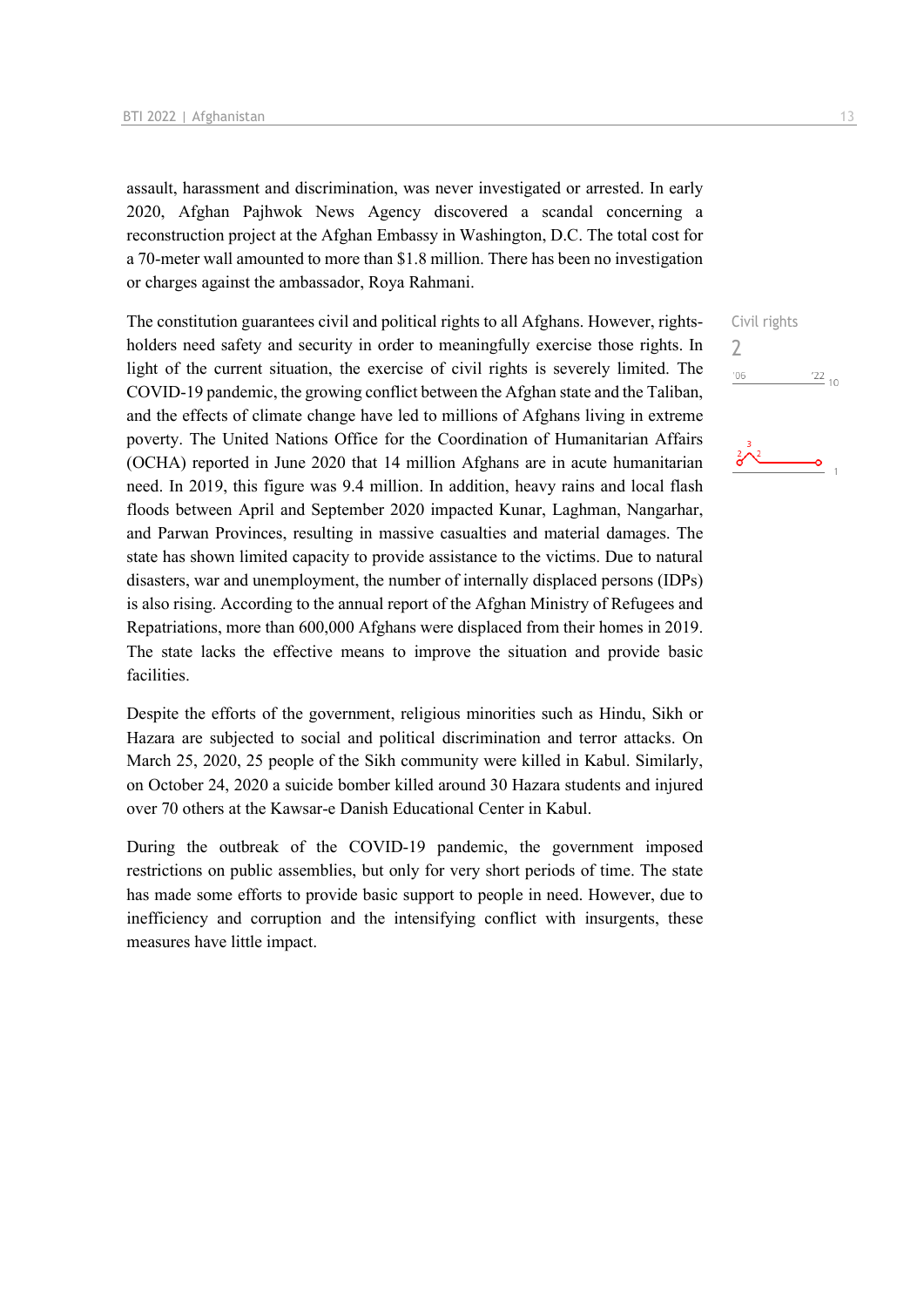### **4 | Stability of Democratic Institutions**

Afghan democratic institutions faced a significant, twofold threat: an increase in insurgency and a lack of cooperation and trust among the leaders of democratic institutions. This substantially undermines the legitimacy of Afghan democratic institutions.

The government's performance remains questionable, especially at the local level, where political decisions frequently reflect on-the-ground political influence and the growing interests of the Taliban, which controls or contests control over almost half the country. At the central level, power contestations between President Ghani and other stakeholders overshadow democratic decision-making processes. The Arg, with its several councils and directorates, controls or influences the ministries, too. Following a dramatic surge in crime and security incidents in Kabul, First Vice President Amrullah Saleh took charge of security in Kabul in October 2020. Similarly, Ghani announced in December 2020 that he would personally manage the second wave of the COVID-19 crisis when the Ministry of Public Health was accused of corruption, mismanagement and poor performance.

The election commission is accused of being corrupt, disorganized and influenced by stakeholders. Provincial council and parliamentary elections in Ghazni Province, which were postponed in 2018 due to security issues, still need to be held. The increasing power of the Taliban greatly affects the performance and legitimacy of institutions at the local level. This has also opened space for local actors and power brokers to influence democratic decision-making processes.

Most political actors, with the exception of local IS and the Taliban, claim to be committed to democracy. Even Islamist political parties consider elections to provide legitimacy. All political parties have participated in presidential, parliamentary and provincial council elections. However, the question remains as to how strong the commitment to democratic institutions is, as opposed to just willingness to participate in elections. The power-sharing government relies on power brokers and local strongmen, whose interests clash and who pursue those interests in undemocratic ways.

Since 2014, there have been increasing signs from President Ghani that undermine the rule of democracy. Influential figures in the Arg have been accused of corruption, sexual harassment and imposing their decisions upon ministries. These accusations have been ignored by the president. Since late 2020, there have been tensions over several issues between the executive and legislature. Between December 2020 and January 2021, parliament has twice rejected the budget plan for the fiscal year. Lawmakers have claimed that the government removed their relatives from public positions in order to put pressure on them. At the time of reporting, the issue remains unsolved.

Performance of democratic institutions 3  $^{\prime}06$  $122_{10}$ 

Commitment to democratic institutions 3 $-06$  $\frac{22}{10}$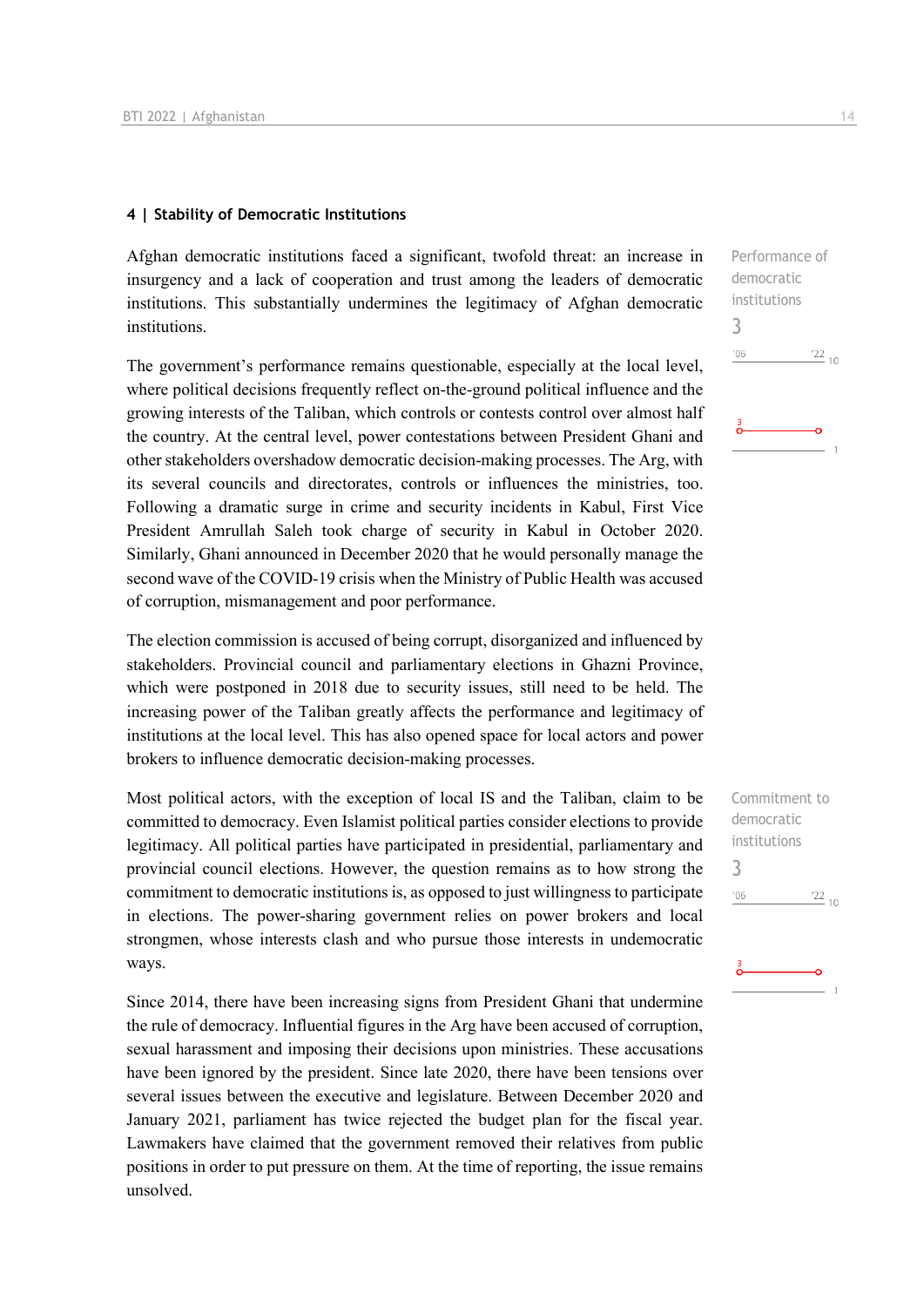### **5 | Political and Social Integration**

After the end of the Taliban regime in 2001, the rebuilding of Afghanistan's political institutions was the central aim of the international community. All political parties (except Taliban and Hezb-e Islami) were included. One side effect of this process was the impact of wartime legacies caused by including rebel parties. These parties mainly cater to traditional constituencies because of patron-client networks and thus continue to exhibit path dependencies detrimental to democratic transition. These parties often mobilize along ethnic, regional and religious lines, particularly during elections. Another side effect was that excluded parties became an existential threat to the state. The long history of the Afghan conflict affected inter-party relations. Frequently, tensions between them undermined the "rules of the game."

Political parties generally lack internal democratic structures and oversight over finances and budgets. There are about 70 registered parties in Afghanistan, but most lack institutionalization and the capacity (or will) to develop specific policies. In addition, political parties have no legal, formalized role within Afghanistan's political system. The electoral system does not require candidates for the parliament or provincial councils be party members. Party membership, therefore, offers no formal advantage to prospective representatives.

Traditionally, there have been informal ethnic and regional jirga (assemblies of leaders, mostly among Pashtuns) or shura (community councils) at the provincial level, which play representative roles in governing communal life and regulating conflicts. Religious minorities such as Hindus or Sikhs are barely represented in these institutions or in political parties. They have two representatives in the Afghan parliament (the Upper and the Representative House, respectively).

The new civil society organizations that have sprung up across the country operate in a limited manner both socially and geographically. There are hundreds of civil society organizations that target different societal and political issues. Most receive financial support through foreign aid. They have been accused of being more of a source of income than an opportunity for social change.

Still, interest groups and civic associations allow Afghan women in certain areas to be politically active and they are making their voices heard, especially in the legislative process. Women, in particular, face fundamental challenges, especially outside Kabul. The state fails to provide them with necessary protection. On December 9, 2020, Malala Maiwand, a women's rights activist and local journalist, was killed alongside her driver in Jalal Abad, Nangarhar Province. There is no organization that represents LGBTQ+ interests. One concern of these communities is that the peace process with the Taliban may lead to a rolling back of the achieved accomplishments.



| Interest groups |            |  |
|-----------------|------------|--|
| 3               |            |  |
| '06             | $'22_{10}$ |  |
|                 |            |  |

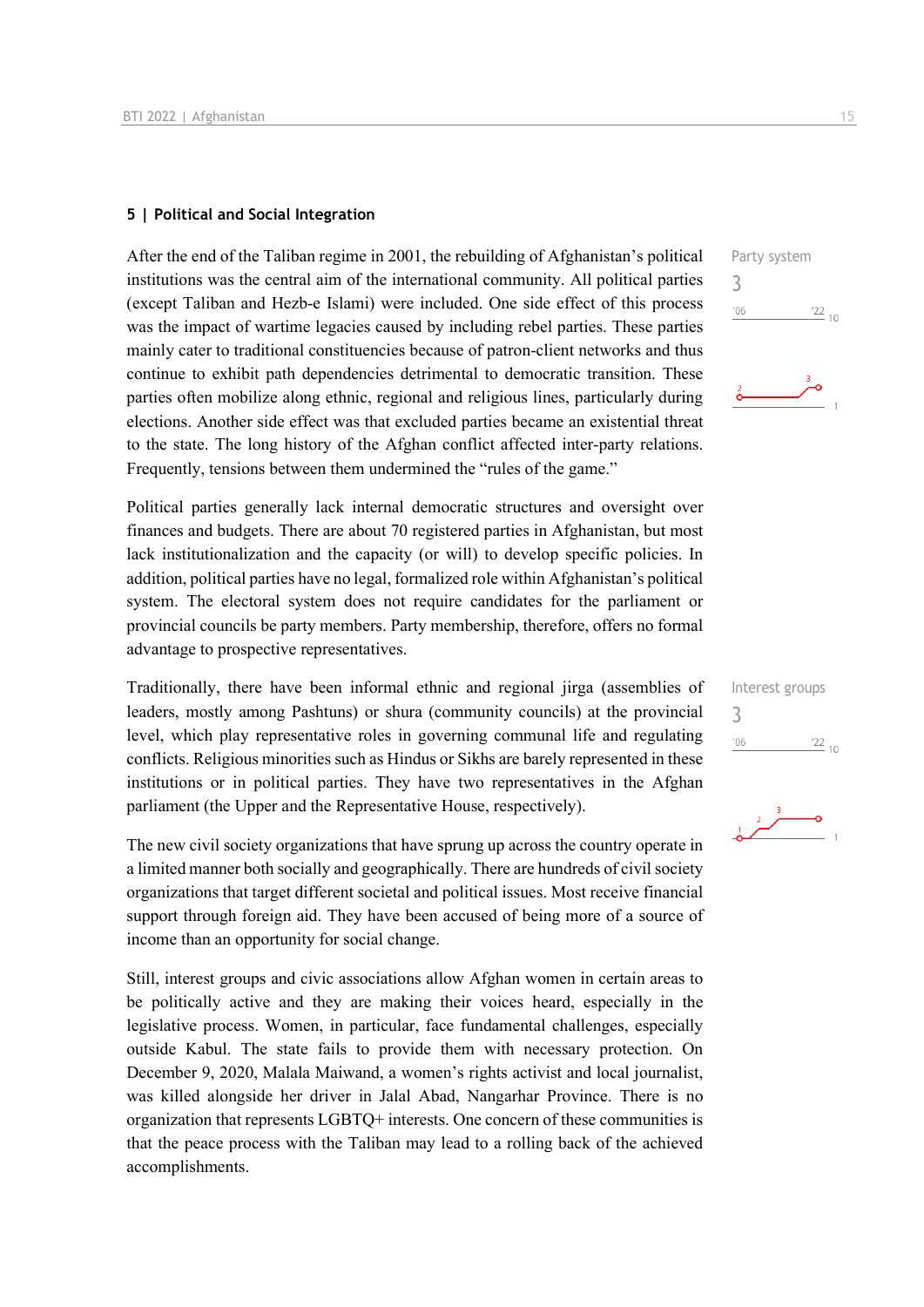Due to rising security concerns, existing surveys on Afghans' perceptions of democracy are not representative. In general, Afghans mistrust the current ruling class rather than the political system itself. However, the fact that democratic players are seen as incompetent and corrupt does not help in improving the image of democracy as a system. Accordingly, inter-party power struggles, coercion and contempt for democratic rules affect the confidence of the people in the system as a whole. In the latest presidential election in 2019, 1.82 million votes were cast (out of a population of ca. 37 million). This historically low turnout, which is partly due to growing instability, also signals a lack of trust in democratic institutions.

These failures also affect the perceptions in the international community, which promotes democracy in Afghanistan. Due to political rivalries and a lack of commitment to the peace process, in December 2020, alongside other donors, the United States (as a main donor), announced that it would cut its aid by \$1 billion. This will have a dramatic impact on the country's institutional performance.

During the COVID-19 outbreak, the Afghanistan government started a free distribution scheme of basic foodstuffs to the poorest members of its population. The process itself was unfair, however, and mismanagement led to small-scale protests. On May 9, 2020, six people were killed in clashes at food aid protests in Firozkoh, the capital of Ghor Province. Despite the limited number of COVID-19 cases (2,335 on May 1, 2020; 52,330 on December 30, 2020), the country's health system was immensely challenged. The government response was characterized by unfairness, corruption and poor leadership skills.

Afghanistan is an ethnically diverse country that has strong traditional and community-based structures. Through these informal structures, Afghans have been able to deal with bad governance and a lack of state institutions. These structures include traditional jirga, shura and religious networks. Unofficially elected among tribes or ethnic groups, they resolve domestic and inter-community conflicts. Going back centuries, they continue to be anchored deeply in Afghan society. To a certain degree, their existence is crucial. With the state-building process in the post-Taliban phase, numerous associations and NGOs have also sprung up, working on various socioeconomic areas.

The permanent conflict situation, however, prevents trust among Afghans at the national level. Nepotism and clientelism are widespread, particularly in the case of officials who do everything to allocate their families and friends public resources or job opportunities. Nevertheless, there is also some initiative by the Afghan government to bridge the gap between citizens and the state. For example, the Community Development Program links government officials with local communities to create trust in the government among the rural population. However, there have been no systemic government initiatives to resolve conflicts and disputes within the communities to build trust.

Approval of democracy n/a  $^{\prime}06$  $\frac{22}{10}$ 

 $\overline{m/s}$ 

Social capital  $\overline{\phantom{a}}$  $^{\prime}06$  $122_{10}$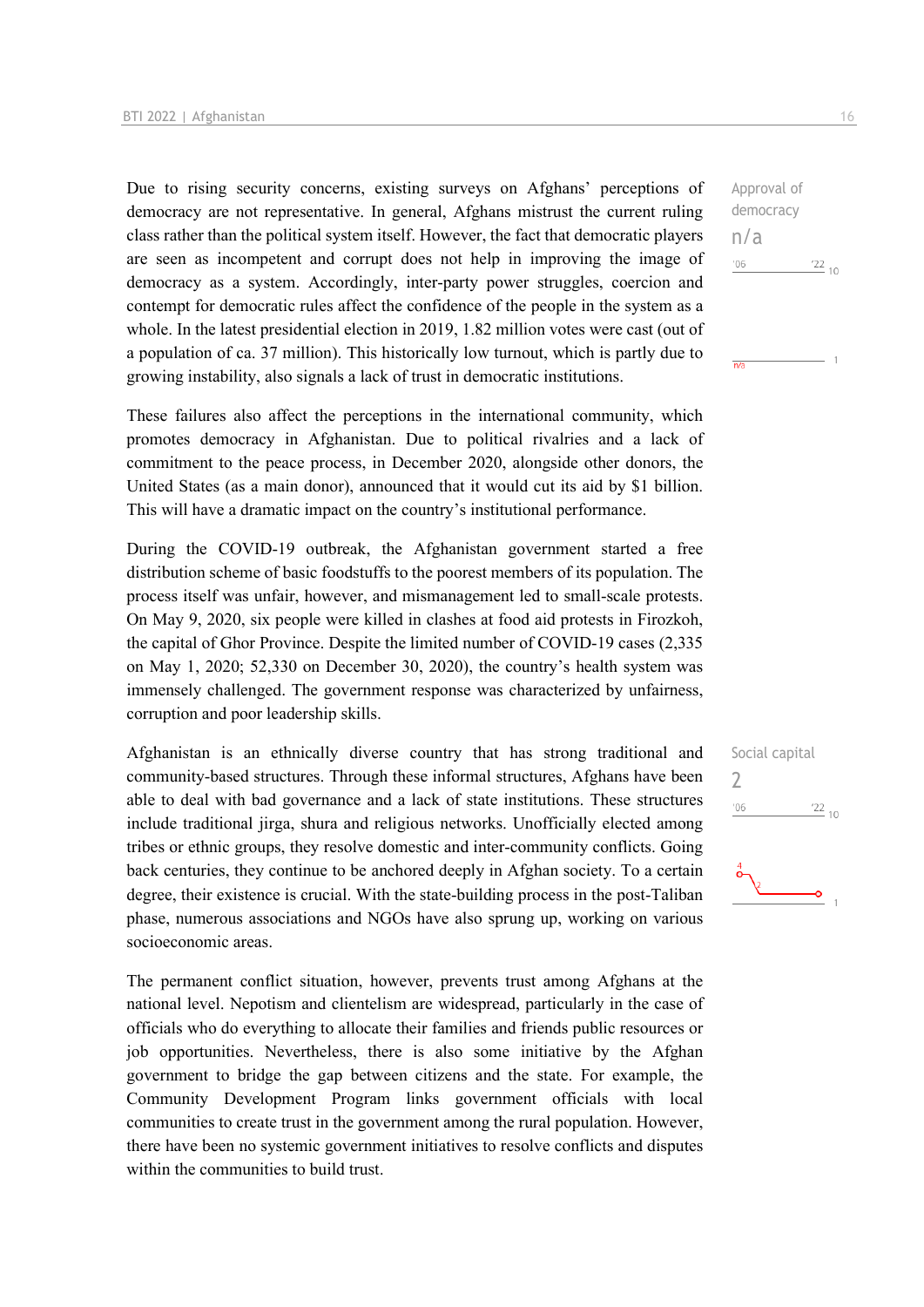Public legitimacy crucially depends on the public provision of basic collective goods. The lack of political consensus and the growing insurgency are aggravating the situation. There is no evidence that the COVID-19 pandemic affected the sense of solidarity or self-organizational capacities of civil society. Rather it further revealed the limited capacity of the state.

## II. Economic Transformation

### **6 | Level of Socioeconomic Development**

The growing political instability and insecurity in Afghanistan have dramatic consequences for the economy. Afghanistan still remains dependent on massive external aid. Afghan media report that around 90% of Afghanistan's population live below the poverty line, assuming the cutoff for poverty at \$2 per day. The outbreak of the pandemic played a significant role in this. Back in 2017, only 39% Afghans who lived below the poverty line. With a HDI score of 0.496, Afghanistan is ranked at 170th and remains below average (0.504) for countries in the low human development group. According to the World Bank, the gross national income (GNI) per capita declined from \$550 in 2018 to \$540 in 2019.

Women and girls continue to face widespread discrimination and human rights abuses. The Gender Inequality Index (GII) fell to 0.655 in 2019 from 0.673 in 2017. UNICEF reported in 2020 that the majority of an estimated 3.7 million children who are out-of-school in Afghanistan are from remote areas: 60% of them are girls. Afghanistan has the highest maternal mortality rate in the world, according to UNFPA (2020). Around 638 women die per 100,000 live births. The UNFPA counted more than 10,600 cases of gender-based violence between January and September 2020.

| <b>Economic indicators</b> |      | 2017    | 2018    | 2019    | 2020    |
|----------------------------|------|---------|---------|---------|---------|
|                            |      |         |         |         |         |
| <b>GDP</b>                 | S M  | 18869.9 | 18353.9 | 19291.1 | 19807.1 |
| GDP growth                 | $\%$ | 2.6     | 1.2     | 3.9     | $-1.9$  |
| Inflation (CPI)            | $\%$ | 5.0     | 0.6     | 2.3     |         |
| Unemployment               | $\%$ | 11.2    | 11.1    | 11.0    | 11.7    |
|                            |      |         |         |         |         |

### Question Score

| Socioeconomic |                 |  |
|---------------|-----------------|--|
| barriers      |                 |  |
|               |                 |  |
| '06           | $\frac{22}{10}$ |  |
|               |                 |  |
|               |                 |  |
|               |                 |  |
|               |                 |  |
|               |                 |  |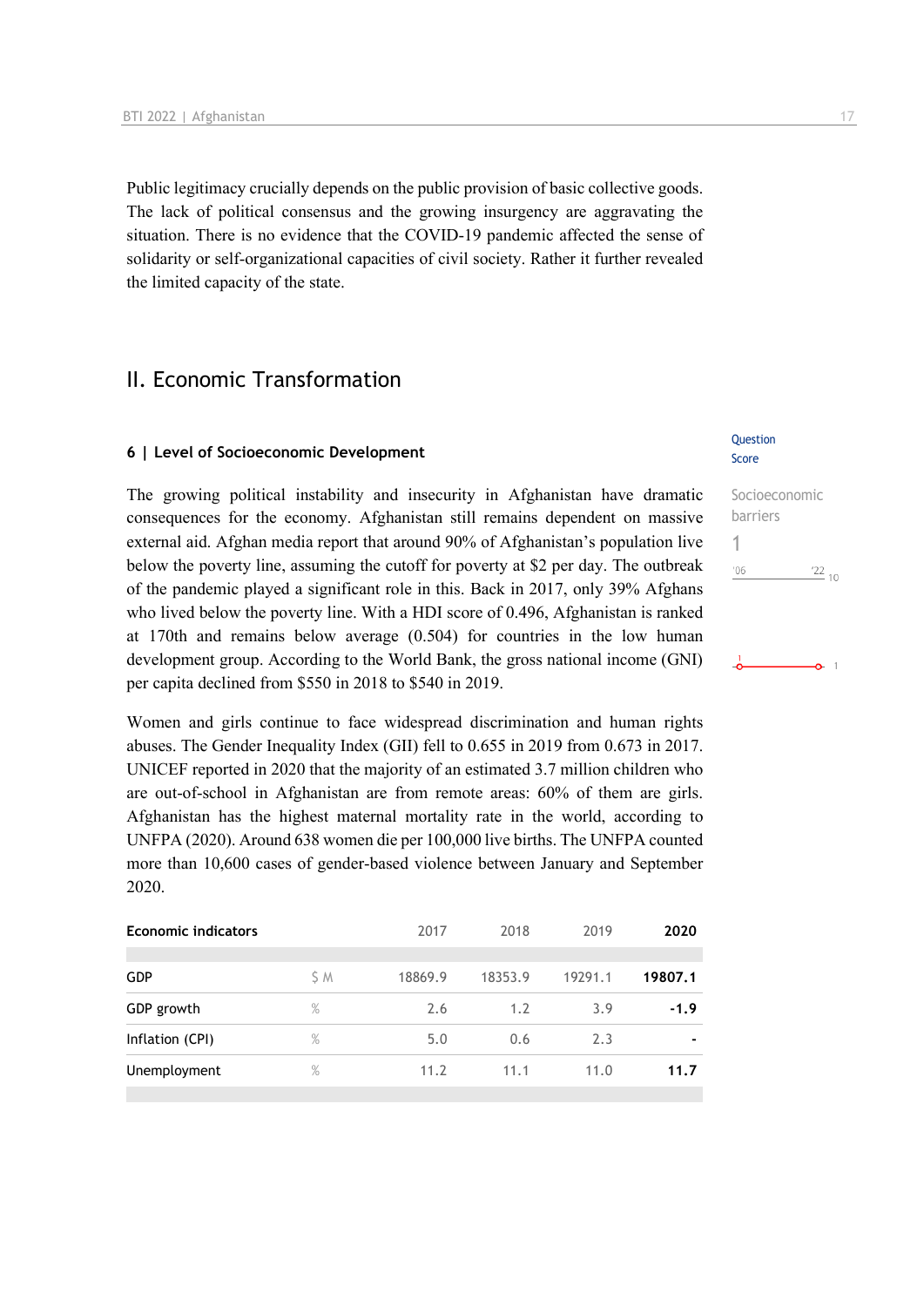| <b>Economic indicators</b> |          | 2017      | 2018      | 2019                     | 2020      |
|----------------------------|----------|-----------|-----------|--------------------------|-----------|
| Foreign direct investment  | % of GDP | 0.3       | 0.7       | 0.1                      |           |
| Export growth              | $\%$     | ä,        |           |                          |           |
| Import growth              | $\%$     | ٠         |           |                          |           |
| Current account balance    | S M      | $-3554.9$ | $-3896.8$ | $-3791.9$                | $-3136.1$ |
| Public debt                | % of GDP | 8.0       | 7.4       | 6.1                      | 7.4       |
| External debt              | S M      | 2752.0    | 2678.8    | 2661.7                   | 3036.4    |
| Total debt service         | S M      | 63.6      | 63.3      | 55.6                     | 45.9      |
| Net lending/borrowing      | % of GDP | 0.4       |           |                          |           |
| Tax revenue                | % of GDP | 9.9       |           | $\overline{\phantom{0}}$ |           |
| Government consumption     | % of GDP |           |           | $\overline{\phantom{a}}$ |           |
| Public education spending  | % of GDP | 3.4       | 3.2       | 3.2                      |           |
| Public health spending     | % of GDP | 0.6       | 0.5       | i,                       |           |
| R&D expenditure            | % of GDP |           |           |                          |           |
| Military expenditure       | % of GDP | 0.9       | 1.0       | 1.1                      | 1.4       |

Sources (as of December 2021): The World Bank, World Development Indicators | International Monetary Fund (IMF), World Economic Outlook | Stockholm International Peace Research Institute (SIPRI), Military Expenditure Database.

### **7 | Organization of the Market and Competition**

There is a legal framework in place for market competition, domestically and internationally. According to Article 2 of the Afghan Private Investment Law, the state is committed to maximizing private investment, both domestic and foreign. All registered enterprises have equal access to the market and are treated equally by the law, unless legislation specifically provides otherwise. However, the foreign investment process is not living up to the government's expectations. According to the World Bank's Doing Business Report (2020), Afghanistan was ranked 173rd out of 190 countries and showed a decline from 2019, when it was ranked 167th. Still, with a starting a business score of 92 out of 100 (rank 52nd out of 190), the country performed slightly better than the regional average in South Asia, which was 86.3. With a score of 36.0, Afghanistan improved protection of minority investors. Nevertheless, firms in Afghanistan face numerous business risks due to the prolonged conflict. Instability, corruption and political crimes increase business costs, undermine confidence and prevent foreign professionals from working in Market organization 3 $\frac{22}{10}$  $106$ 

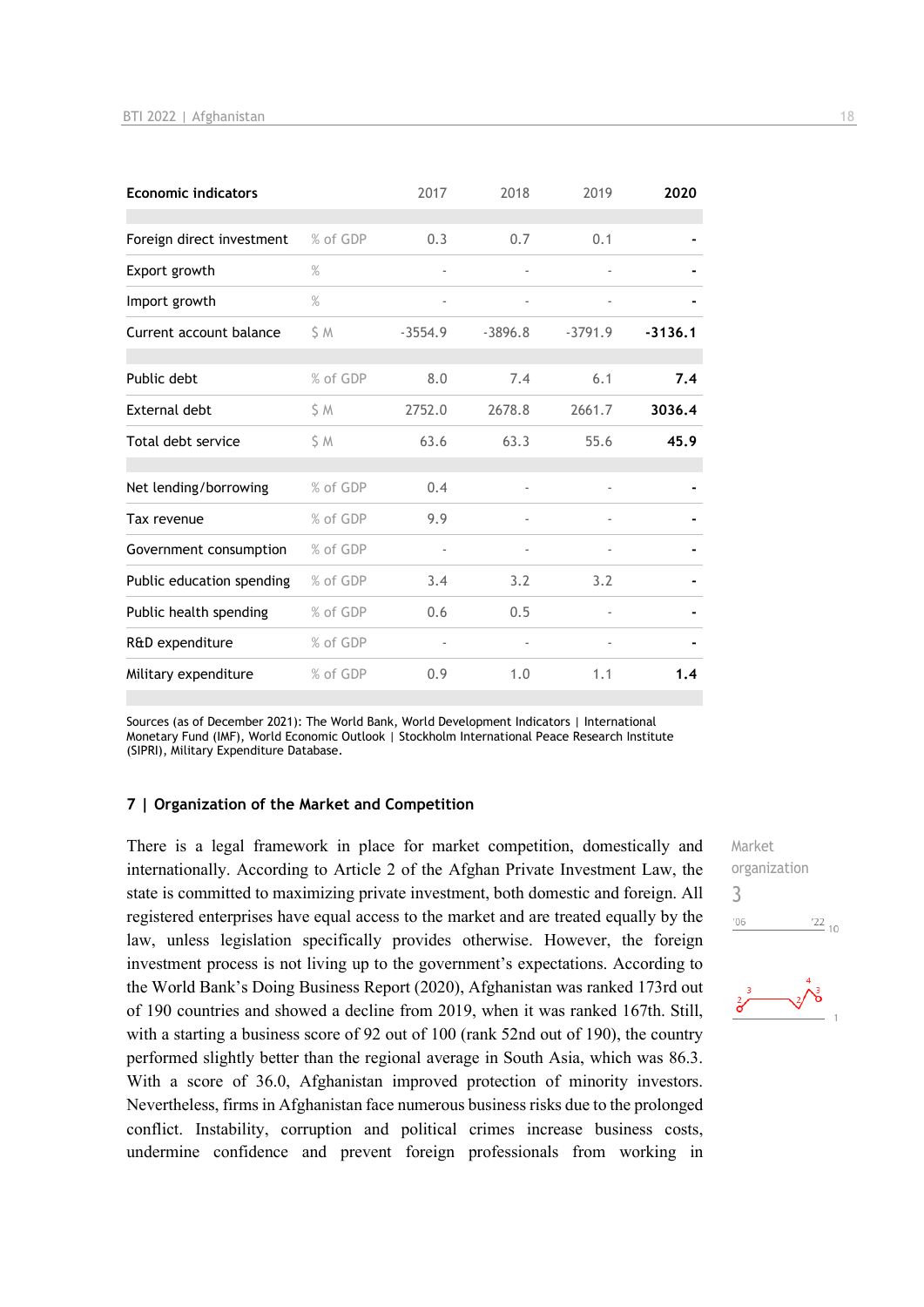Afghanistan. This also applies to the four provinces of the country where most of the industrial parks are based.

Although the Afghanistan government gives priority to the market, its infrastructural, personnel and financial limitations remain challenging and public agencies are ineffective in regulating the market. The situation has deteriorated significantly across the country. Businesses face local warlords and the Taliban. Moreover, informal businesses, run by political elites and warlords, still play a significant role in the Afghan economy. In recent years, the Taliban has gradually acquired considerable revenues by taxing the mining industry and reconstruction companies in the areas under its control and in disputed areas. An exact figure for unemployment is not available due to the security situation. The Afghanistan Living Conditions Survey only provides data on employment for 2017, saying that around 13% of the working population has decent employment.

The Law on Private Investment (LPI) ensures fair competition, monitors unfair laws that prevent competition and constructs an anti-monopoly policy to improve competition concerns. The significant role of private investment in the country's economy, both domestic and foreign, is explicitly promoted in Paragraph 2 of the LPI. Afghanistan legally ensures investment in all sectors, unless specifically prohibited. In addition, any investment over \$3 million requires the approval of the High Commission on Investment (HCI), according to Paragraph 4 of the LPI. The HCI has responsibility over all competition. Some projects require approval by the National Procurement Commission (NPC). In 2020, only 516 projects were reviewed by the NPC, compared to 813 reviewed projects in 2018. This shows a decrease in the growth of investment. Legislation remains overshadowed by political networks. The Arg has been accused of favoring certain companies and dealing with certain foreign investors just for the sake of publicity. Given the fact that every single district is under massive threat from the Taliban, these deals are often seen by citizens as purely populistic.

The government has invested some effort into bolstering trade relations with countries in the region. Due to political tensions with Pakistan, air corridor programs between India, UAE and Afghanistan have been launched. The first shared railway network between Iran and Afghanistan opened in December 2020, which constitutes a gateway to Europe for Afghan trade. A railway connection from China to Hairatan (Balkh) through Uzbekistan was established in September 2016.

The Doing Business Report 2020, however, states that Afghanistan did not perform well in any of its three rated procedures – compliance with documentation, borders and domestic transport. With a score of 44.1, Afghanistan is ranked 173rd out of 190 countries, down by six spots since 2018. Similarly, Afghanistan attained a score of 30.6 out of 100 in Trading Across Borders. The regional average for South Asia is 65.3. In comparison to other countries in the region, customs regulations and procedures were extremely lax and inconsistent. Afghanistan has extremely high

# Competition policy 3  $\frac{22}{10}$  $'06$

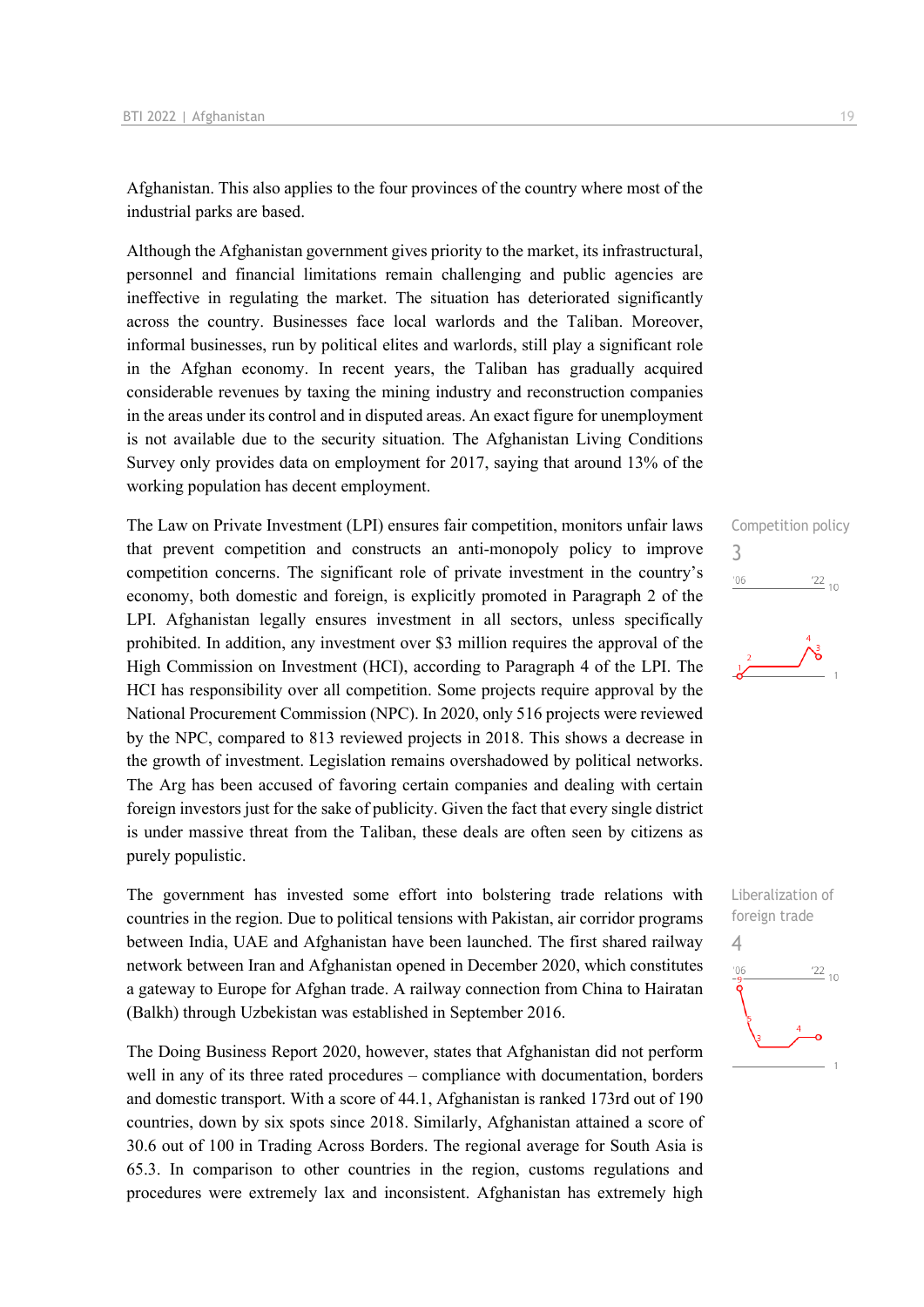import costs. With a score of 750, border compliance time and costs are significantly higher than the regional average (472.9).

The Ministry of Industry and Commerce announced in February 2020 that the country increased its export volume to \$1 billion in the fiscal year 2019/20, and was projected to increase it to \$1.5 billion in the fiscal year 2020/21. In contrast, according to the ministry, the country's imports have decreased, dropping from \$7,864 billion in 2015/16 to \$7,407 billion in 2018/19. This represents a 5% reduction in imports over the years. The WTO does not provide data on export and import of goods for the years 2019 and 2020.

According to the Afghan central bank (Da Afghanistan Bank, DAB), currently there are 12 banks operating in Afghanistan: three state, seven private and two branches of foreign banks. Afghanistan's banking sector faces tough challenges living up to international standards. Besides technological and regulatory challenges, there is a lack of ability to provide banking to rural areas and an absence of a stable communication infrastructure nationwide. It is therefore no wonder that ordinary Afghans have dramatically low access to banking structures and resources. In January 2020, BBC News (Persian) estimated that the banking system is accessible to only 10% of the population. Most account holders are government employees or security personnel who are paid through banks. With regard to customer service and processes-control procedures, Afghan banks are poorly developed with low levels of efficiency. According to Afghan media, there are 413 agencies and 351 ATMs across the country. Private banks are extremely limited in their services as they only serve the public rather than companies. Furthermore, they lack an investment banking division. As a result, they provide no benefit to the market, and their cash is mostly deposited in foreign banks.

The DAB has the authority to issue or register licenses as well as to regulate and supervise banks, FX dealers and money services providers. Political reliance of the DAB has undermined its ability to act flexibly and to efficiently achieve its goals. The DAB lacks stable tools to measure and contribute to market liquidity. As a result, it does a poor job of managing liquidity, inflation and deflation rates. The only tool for buying back Afghani currency is foreign currency injections, specifically U.S. dollars and euros. The World Bank has blamed the DAB repeatedly over the last two years for not providing basic banking sector data. Members of the Afghan civil society and of the National Assembly have often accused the DAB of being nontransparent and violating the laws.

The latest bank-capital-to-assets ratio is from 2018, as provided by the World Bank. At 11.084%, it shows a decline when compared to 11.688% in 2017 and to 11.437% in 2016. Similarly, the latest value for non-performing loans is from 2018, 8.89%, according to the The Global Economy. This shows a decline of over two percent (12.202%) since 2017. However, in comparison to the world average (6.78%) in 2018 based on 129 countries, it is slightly high. There is no current data on the sector's loan-to-asset ratio. In 2018, it was below 15% and the loan portfolio equaled less than

Banking system 3 $-06$  $\frac{22}{10}$ 

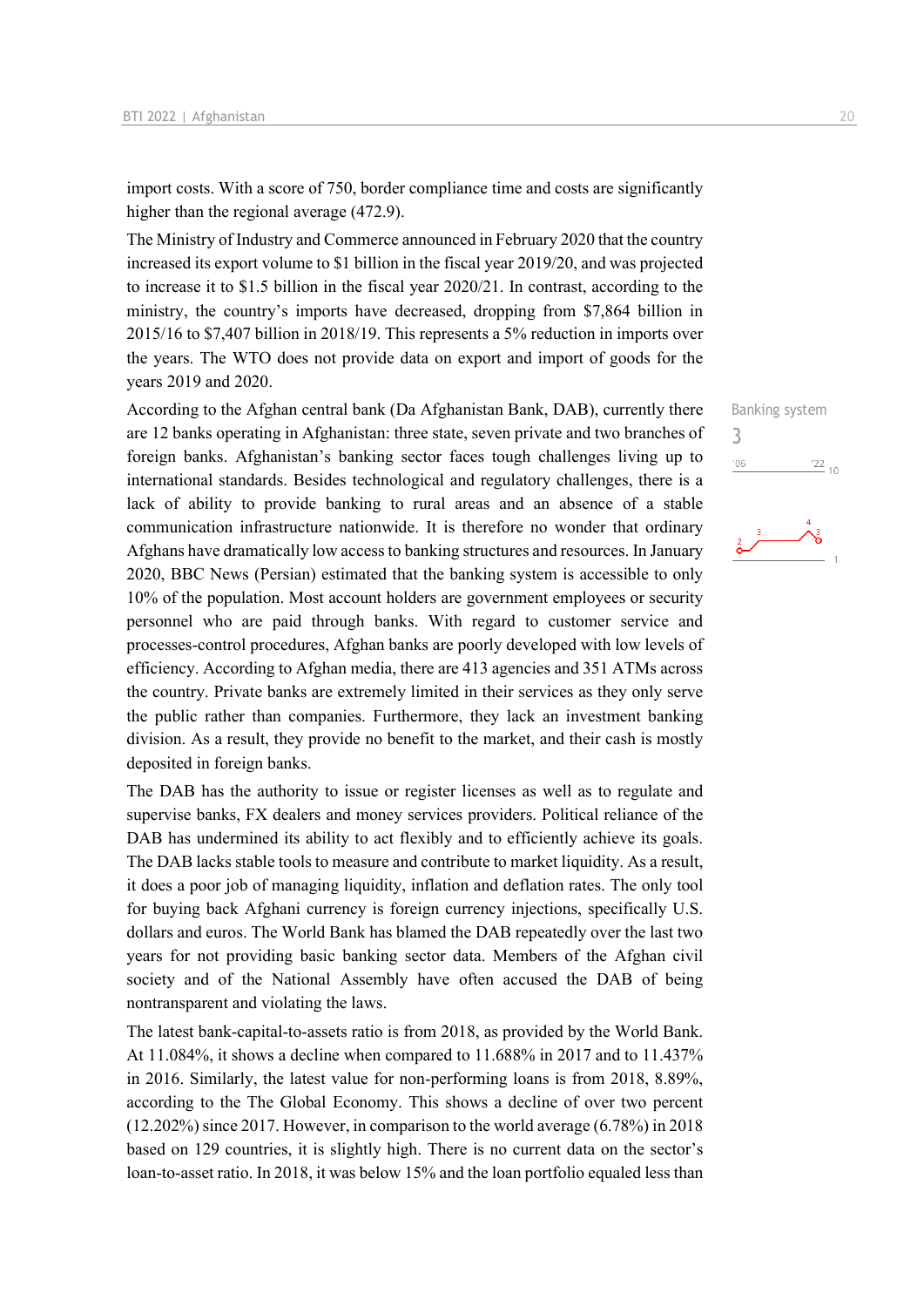3.5% of \$1.2 million in assets. The Afghan media report that bank deposit amounts are around AFN 265 billion, in all 12 banks. Almost AFN 310 billion in assets have been registered in banks too. Banks have lent AFN 44 billion to 71,000 persons. However, Afghanistan scored 0 (out of eight) in the 2019 Global Economy for Credit information sharing index. In addition, bank capital adequacy ratio remains low, at 25.9% in 2018. This is 13.3% less than in 2017. No credit crisis was observed by the banking sector during the pandemic.

### **8 | Monetary and fiscal stability**

The DAB has attempted to develop monetary policies in order to support economic policies and promote sustainable economic growth in the country. As per Article 12 of the Afghanistan constitution and central bank Law Art. 3.3, the DAB is entirely independent in the pursuit of its objectives. In general, the DAB's primary objective is to achieve and maintain domestic price control. Further, it supports the government's monetary policies and aims to bolster monetary stabilization.

Since 2010, the DAB has used reserve money as the primary liquidity indicator. It also plans its precise sum based on expected growth rates, annual average inflation and changes to AFN aggregate demand over the year. In order to manage liquidity in the money market, the DAB uses open market operations. However, there is no consistent monetary policy. The inflation rate remains unstable too. According to the Economist, the inflation rate in Afghanistan decreased to 5.70% in September from 5.90% in August of 2020. However, it is higher if compared to December 2019, when it was 2.7%. The consumer price index increased to 149.9 points in 2019, from 146.5 points in 2018, according to the World Bank. The real effective exchange rate for Afghanistan is provided by neither the World Bank nor the International Monetary Fund.

The depreciation of the Afghanis was critical during the current period, overshadowed by the impact of the pandemic. It depreciated from AFN 74.59 to \$1 in 2019 to AFN 77.225 to \$1 in 2020. As reported by the Afghan media, since 2014, Afghanistan's currency has plummeted exponentially. It has lost over 23% in value. This shows that the situation has gradually deteriorated over the last few years. In the light of these facts, it is not surprising to see that neither the World Bank nor the Bank for International Settlements provide a real effective exchange rate for Afghanistan.

Apart from structural deficits in trade, instability and insecurity are the main factors that may explain this trend. In general, however, both the state and the DAB lack any control mechanisms to enforce their policies. Above all, international business and large-scale projects generally use the U.S. dollar, which further devalues the Afghan currency. It should be noted that the illegal and black markets, likely making up a major part of trade, bypass government measures and therefore have a negative effect on the national currency as well.

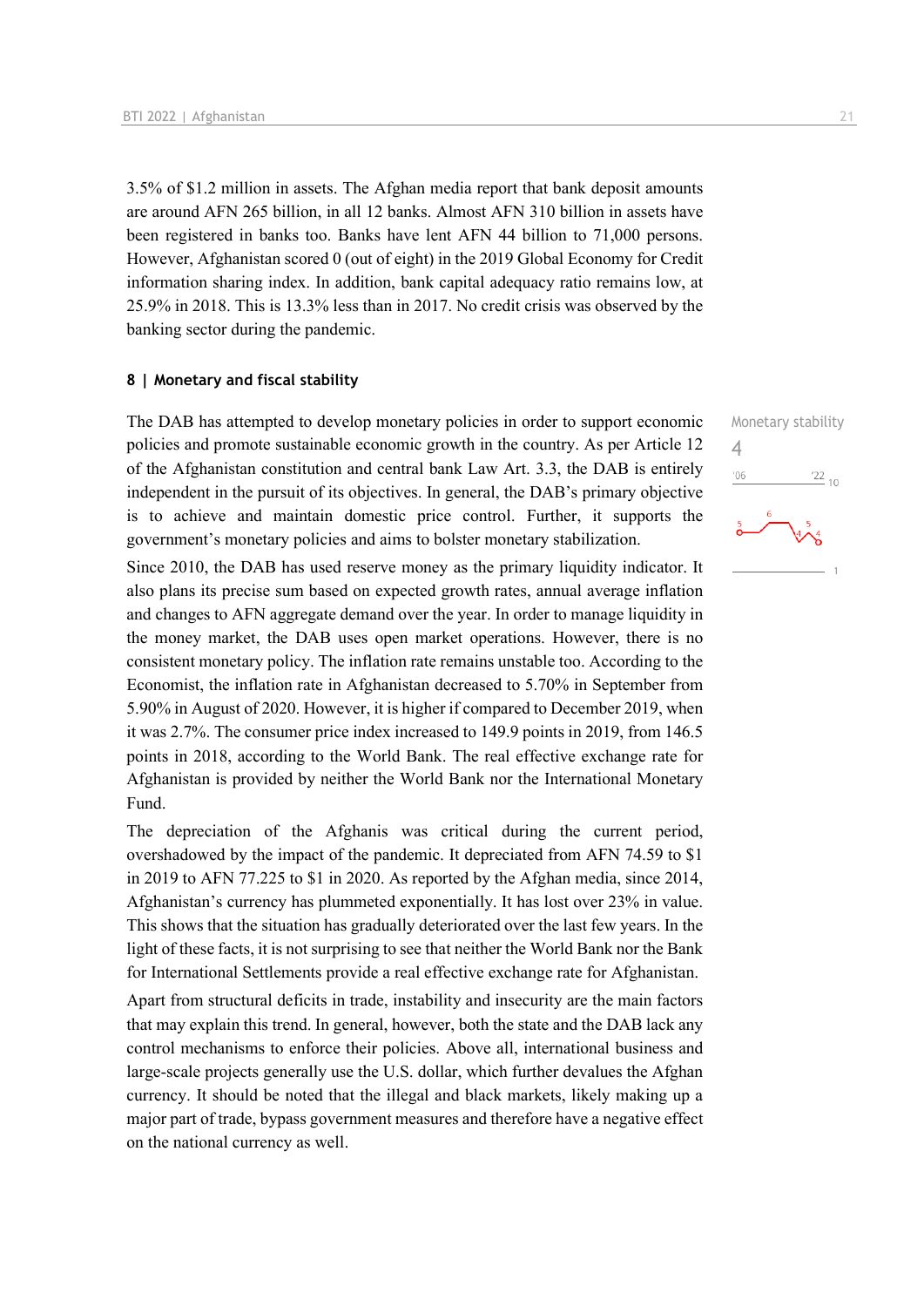In 2019, the gross domestic product (GDP) in Afghanistan was worth \$19.291 billion, according to the World Bank. Despite conflict and drought, the economy grew by 3.2% in 2019. The account balance in 2019 was (-)19.658% of its GDP, according to the World Bank. Given the current conflict and the impact of the COVID-19 pandemic, Afghanistan is in an extremely vulnerable position and thus this figure may show a lower percentage for 2020.

In 2019, total public debt was estimated at 6.3% of GDP by the IMF. This shows a 0.5% decrease from 2018. However, there are no data on public debt for 2020 yet. Thus, the external debt distress for Afghanistan remains highly risky. At 8.5% of GDP, the external debt for 2020 is slightly lower than the total public debt, at 8.7% of GDP for 2020, as recorded by the IMF. Most of the government's spending in 2019 (\$11 billion) were inflows from the international partners. Only about \$2.5 billion of the total spending was funded by government revenues, as stated by the World Bank. However, as reported by the World Bank in 2020, with domestic revenues reaching 14.1% of GDP, its fiscal performance continued to improve in 2019.

In 2020, Afghanistan's economy was seriously affected by the COVID-19 pandemic and conflict, which opened an urgent balance of payments gap, estimated at \$857 million (4.5% of GDP), according to the IMF. In 2019, Afghanistan had \$8,498 billion in total reserves including gold, according to the World Bank. This is a slight increase from \$8.207 billion in 2018. It was expected that the economy in 2020 would contract by up to 5%. The factors attributed to this are the negative impact of the COVID-19 pandemic, insecurity, increased violence, reduction in aid flows by donors and internal displacement due to drought. Coupled with this are political and administrative problems. Likewise, the Afghan financial services sector continues to be burdened by several factors. Besides its dependency on external aid and the large fiscal gap, it suffers from instability and bad fiscal structure. The latest report by the UNDP illustrates that the government's ability to collect revenues is systematically poor, particularly from mineral resources. In recent years, these accounted for less than 2% of total government revenue – around \$42 million annually.

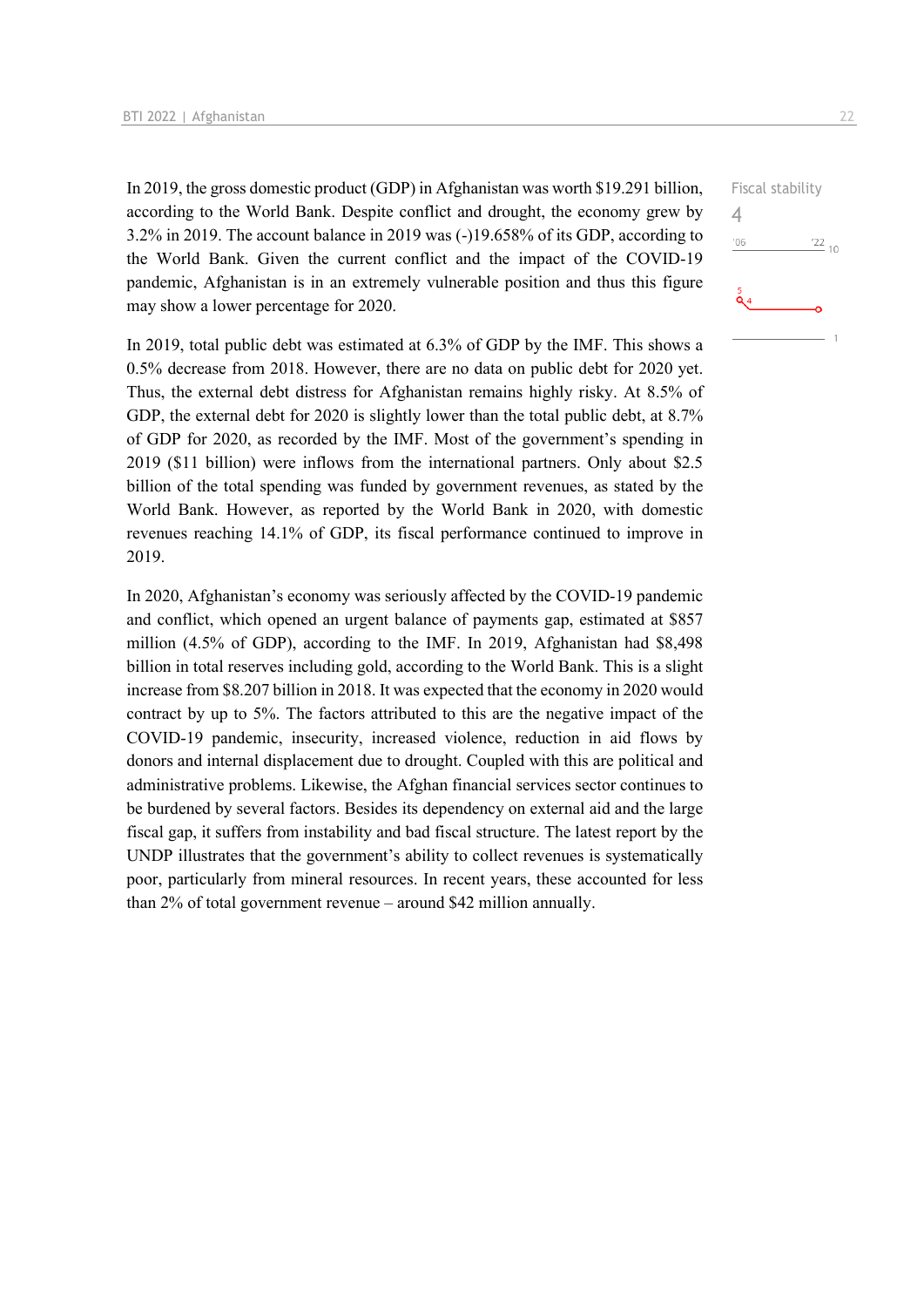### **9 | Private Property**

National law lacks resources with which to recognize communal ownership, which is common in many parts of the country. The current legal framework for land recognition is based on customary law. Almost about 80% of households (held lands, public lands and lands used by Kuchi (nomadic tribes)) have no formal documentation to prove ownership rights. This creates immense ownership disputes. In recent years, Kuchis and the Hazara minority have raised complaints over property rights. According to the Afghanistan Investment Support Agency (AISA), a foreign investor is not permitted to own land either directly or indirectly.

Overall, there is a lack of solid formal protection for private landowners, when holdings are encroached upon by the land mafia (often warlords or their clients) or when they confront issues of land-grabbing. Particularly in large cities (i.e., Kabul, Kandahar, or Mazar-e Sharif), thousands of acres of land have been "grabbed" by powerful elites and land mafias. It is understood that these actors are either connected to powerful individuals and groups, who again form a part of the state structure, or they are simply part of the governmental structure. Although the government announced plans to regulate and fight this issue, the issue of "grabbed land" needed to be resolved.

Significant efforts have been made by the government to create conditions for a more dynamic private sector. In order to streamline the implementation of business reforms, the government created the High Economic Council (HEC) and the Executive Committee on Private Sector Development (PriSEC) in 2016. The latter operates as an interministerial coordination body. According to the PriSEC, the government passed significant economic legislation in order to encourage investment. The state has a legal responsibility to maximize domestic and foreign private investment in the economy. Unless specifically prohibited, there are no official obstacles to foreign investment in Afghanistan. The HEC must approve investments in excess of \$3 million. Furthermore, investing in Afghanistan requires registration. Licenses are issued either by the Afghanistan Investment Support Agency (AISA) or related ministries. In general, the state does not have the right to confiscate or seize domestic or foreign investment without due process of law.

The size of the private sector remains difficult to assess. According to an OCED report 2019, the formal private sector contributes with  $12 - 20\%$  to the GDP, whereas the informal sector remains large. Essential conditions for working, such as electricity, are not always provided. Afghanistan covers only 20% of its electricity needs, with the remaining 80% being imported from neighboring countries. As a result, most of the 34 industrial parks (IPs) in Afghanistan are affected by electricity shortages. In August 2020, local news reported that in the Pul-e-Charkhi IP (one of three IPs in Kabul), electricity distribution had declined by 50% over the last two months. Furthermore, as reported by the OECD (2019), private enterprises in Afghanistan face credit conditions that do not meet their needs.

Property rights 2  $'06$  $\frac{22}{10}$ 

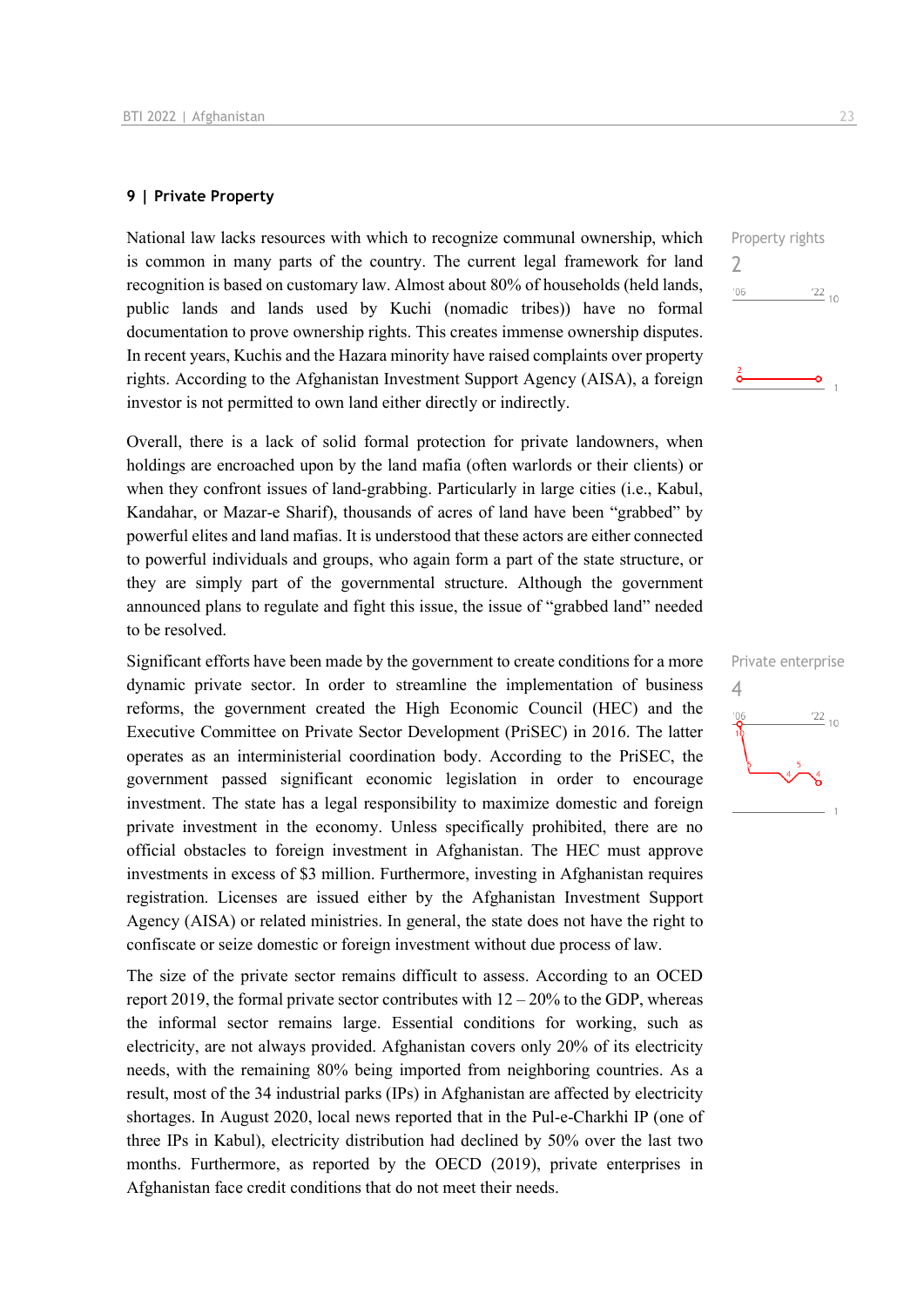### **10 | Welfare Regime**

According to local and international sources, up to 70% of the population in Afghanistan live on less than \$2 a day. This is a result of insecurity, environmental crises and the ongoing COVID-19 pandemic. The government, in particular during the pandemic, showed some willingness to compensate for social risks, as evidenced by the distribution of flour and cooking oil to families in need. However, the process was strongly criticized by members of parliament and civil society groups, in accusations that the government was inefficient and unfair. In 2020, several provinces endured natural disasters such as heavy flooding that destroyed thousands of houses. In October 2020, for instance, over 4,000 families were severely affected in Parwan Province. President Ghani pledged resettlement and financial support, but this commitment was not fully met by the local administration. Afghanistan's health care system has also remained weak and inaccessible. The WHO reports that in 2018 only 27 (out of 34) provinces and 84 (out of 325) districts had hospitals.

Nonetheless, the government invested some effort into delivering accountability and performance. For example, some progress was made in implementing pension reforms. According to the Pension General Directorate (PGD), this includes establishment of a Pension Management Information System, biometric registration of pensioners for proof of life and system roll-out to provinces. In 2019, the PGD was moved from the Ministry of Labor and Social Affairs to the Ministry of Finance in order to push for new reforms. However, as reported by Eitlat-e Roz News (2020), the PGD was facing serious issues such as a lack of funding and accurate statistics, as well as obstacles in providing services to retirees and loss of assets as sources of income.

Afghanistan is a diverse country, where different ethnic groups live together, speak different languages and practice a variety of religious beliefs. Afghan nomadic minorities such as Kuchi or Jogi and Chori Frosh face immense discrimination in equal access to basic public goods. Furthermore, other religious minorities, such as Hindu or Sikh, face an existential threat. Small ethnic groups living in remote areas such as the Wakhan Corridor lack access to basic goods and equal opportunities. Amnesty International reported in 2020 that nearly four million IDPs struggled to survive. There is no reliable data on non-Afghan residents.

In mid-2020, President Ghani announced the appointment of female deputy province governors for each of the 34 provinces in order to ensure gender equality and to empower women. Even though the constitution gives women the same rights as men, socially they still face structural problems. Legally, 68 seats (27%) in the Wolesi Jirga (Lower House) are reserved for women. There are women in key political positions too. However, a lack of employment opportunities for women, especially at the district level, and increasing instability and insecurity make the picture bleak. There Social safety nets  $\overline{\phantom{0}}$  $\frac{22}{10}$  $'06$ 



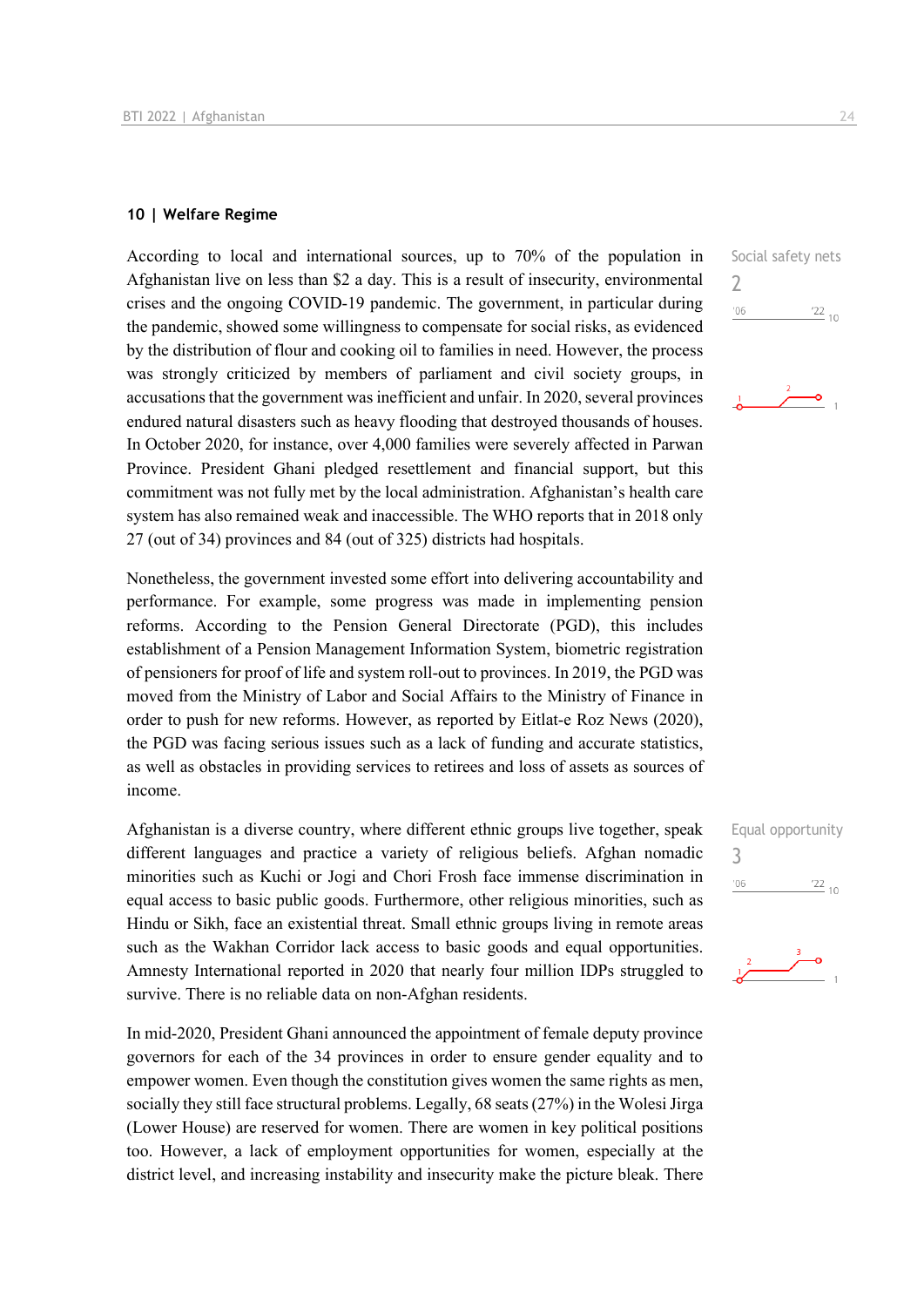is no up-to-date data available on the ratio of female-to-male labor force participation. The most recent figure is 28.9% (national estimate) for 2017, as provided by the World Bank. Given the current security situation, more than half of children (an estimated number of 3.7 million) are out of schools. According to UNICEF (2020), 60% of them are girls and 46% of children aged 12 to 23 months have not received their basic vaccines. According to the UNESCO Institute for Lifelong Learning (ILL), the literacy rate has increased from 34.8% in 2016/17 to 43% in 2020. This, however, is subject to extreme gender and regional inequalities. The ILL states that the literacy rate for men was 55% in 2020, whereas for women it was only 29.8%. Although the government claims that around 30% of the civil service employees are female, largely involved in the education and health sectors, assigning them to the local level is associated with many barriers.

### **11 | Economic Performance**

Afghanistan's economy has been hard-hit by the ongoing conflict, the COVID-19 pandemic and the environmental crisis. This has profoundly impacted consumption, exports and domestic trade. The Afghan state continues to rely on foreign aid. In November 2020, foreign donors pledged a projected \$12 billion in civilian aid to Afghanistan. This was given conditionally, to force the Afghan government to deliver the aid to the right people.

The gross domestic product (GDP) in Afghanistan was \$19.10 billion in 2019, according to the Trading Economics. The Asian Development Bank (ADB) states that the Afghan economy grew by 3.9% in 2019 (2018: 1.2%). However, it contracted sharply in 2020, -5%. According to the World Bank, the GPD per capita for 2019 was estimated at 1.537%. Public debt was 6.3% of the current GDP. This was expected to rise to 8.7% for 2020 (as per the IMF). Domestic revenues collected by the government in 2019 showed an improvement. With 13.6% of GDP, revenue collection for the year 2019 was 0.5% higher than in 2018. Tax revenue was 7.7% of total government revenue in 2019.

Although inflation remained modest at 2.3% in 2019 (2018: 0.6), it rose to 5.6% in 2020 (according to the ADB). There are no official unemployment indicators for Afghanistan. Afghanistan's trade deficit remains extremely large. According to the World Bank, it is approximately 31% of GDP, financed mostly by grant inflows. Political uncertainties and growing conflicts negatively impacted private sector confidence and non-domestic growth. As a result, the amount of foreign direct investment remained minimal due to political violence, a corrupt administration and the substantial lack of a skilled workforce. In 2019, the foreign direct investment net inflow was estimated by the World Bank to be 0.121% of GDP. It showed an immense decline in comparison to 2018, when it was 0.651%. Accordingly, ranked 173rd (out of 190 countries), Afghanistan performed badly in the Doing Business report of 2020.

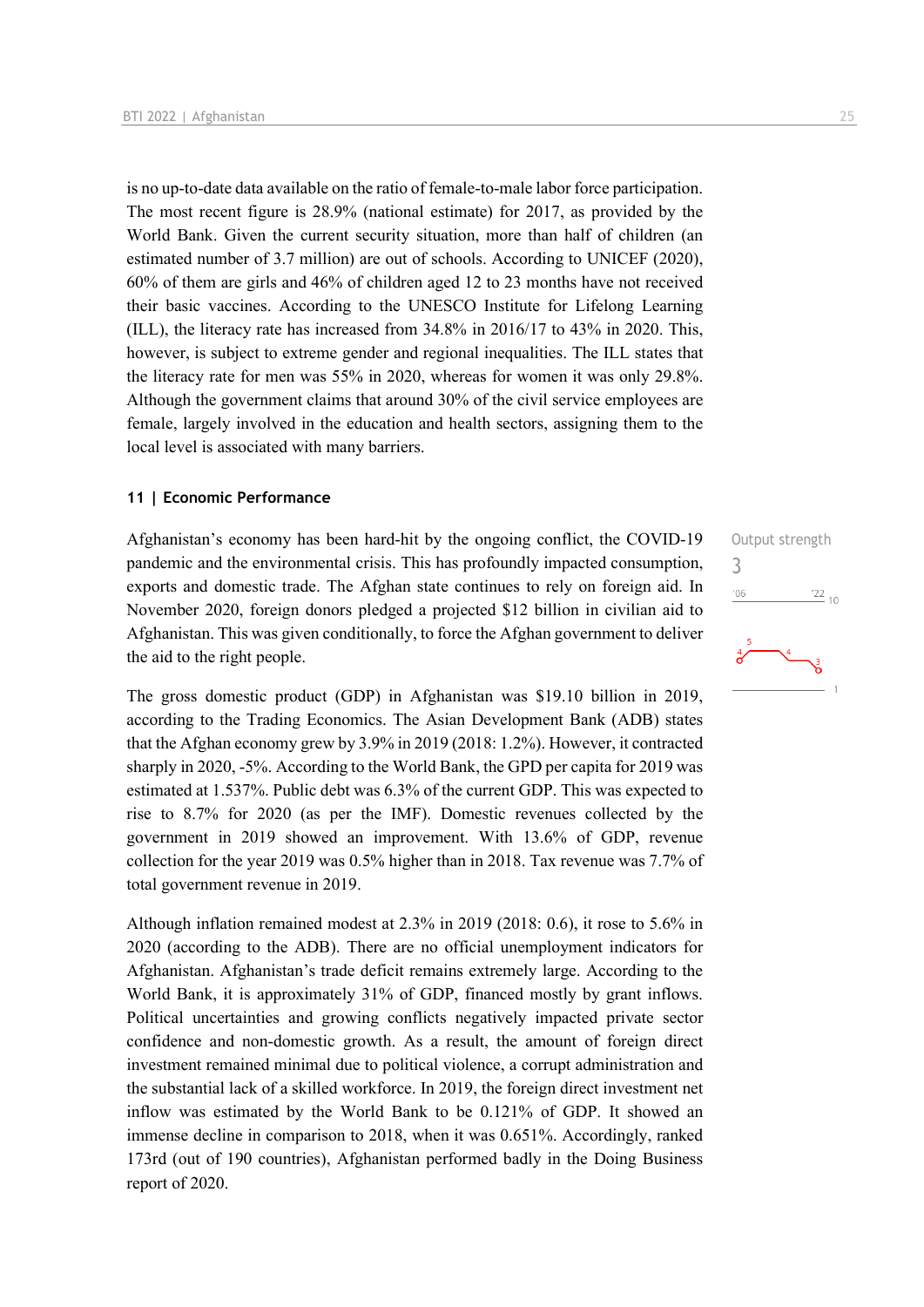### **12 | Sustainability**

Afghanistan is facing one of the world's most serious humanitarian and environmental crises, according to the United Nations Environment Program (UNEP). In 2020, tens of thousands of families in several provinces in Afghanistan were existentially threatened as a result of natural disasters. According to the Internal Displacement Monitoring Centre (IDMC), in 2019, around 117,000 new disaster displacements were recorded, triggered by flooding. The overall number of IDPs due to environmental crises amounted to around 1.2 million people, as reported by the IDMC.

Through the Afghanistan National Environmental Protection Agency (NEPA), the government addresses issues such as environmental and socio-social impact assessment, pollution control, monitoring of the national water quality policy and national waste management. In addition, the National Disasters Management Authority (NDMA) aims to combat and manage natural disasters. Its performance was questionable, however, with priority given to security issues. Due to dramatic environmental issues, e.g., soil degradation, air and water pollution, as well as drought, government efforts leave many issues untouched.

Despite air pollution that is so bad it is considered to cause tens of thousands of deaths every year, especially in Kabul, there is no clear prevention strategy. At the same time, there is no reliable and nationwide data on patients suffering from air pollution. According to the Air Quality Index (AQI), a reading above 300 AQI is a dangerous state of pollution. Kabul's air reaches over 300 AQI degrees in winter in some areas. In order to resolve this issue, in December 2020, First Vice President Saleh announced a ban on the use of air-polluting devices such as small electricity generators, especially in shops and on the streets of Kabul. Around 35% of the population have no access to safe clean water. Large cities suffer the most. Disposal of solid waste is another huge challenge for Afghanistan's major cities, where economic activity is high. Although the NEPA claimed to being solving the municipal waste management problem, due to a lack of a state disposal mechanism, especially at the provincial level, nearly all solid waste accumulates in public places.

Since the Taliban's fall in 2001, the country has made some progress in the education sector. The government provides free education to all citizens. Its education system includes primary, secondary, higher, vocational and religious education, as well as teacher training. According to the budget for the 2019 fiscal year, expenditure on education amounted to around AFN 49 billion (approx. 11%). This includes primary and secondary education. This figure is significantly lower than the security sector at 39% of the budget, but higher than other sectors.

However, education in Afghanistan suffers from structural and qualitative shortcomings. With a score of 0.414 on the Education Index, Afghanistan ranked 169th out of 187 countries in the HDI (2020). Overall, the literacy rate for adults





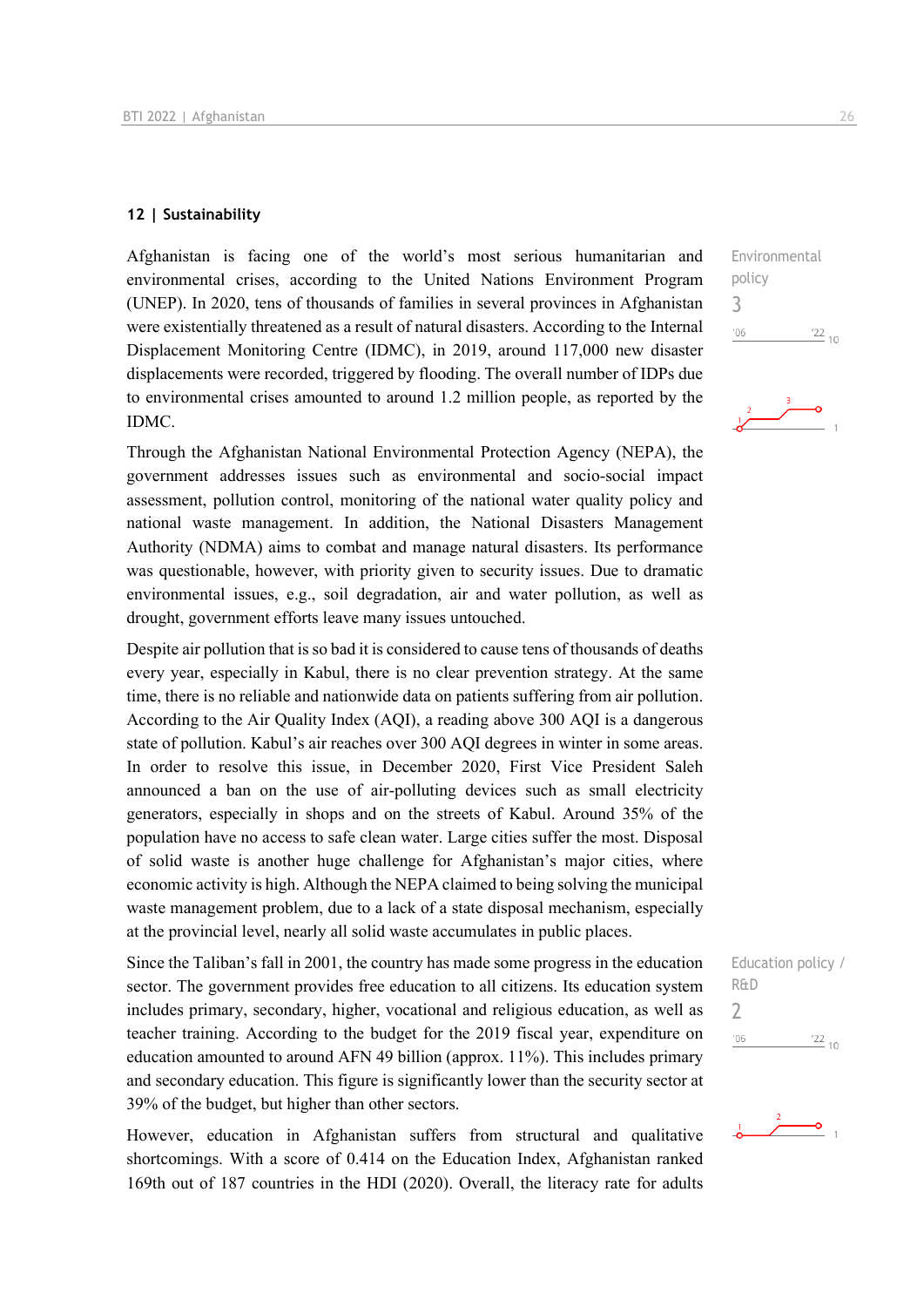(ages 15 and older) is 43.0%. According to the latest UNICEF report, almost 3.7 million children are out of school. As reported by USAID in 2020, over 9 million children were enrolled in school. Approximately 3.5 million of them were girls. This shows gender discrimination, especially in remote areas, which also often lack school buildings, trained teachers and sufficient transportation. In December 2020, the acting minister of education, Rangina Hamidi, announced a transfer of primary education for grades one to three to mosques, owing to a lack of educational infrastructure.

There is no meaningful R&D sector in Afghanistan. There were around 300,000 students enrolled in public and private universities. One-third of them were women, according to USAID. During the pandemic, the plans for online teaching by the minister of education were a disaster. There is no school in Afghanistan at the provincial level that has access to the internet.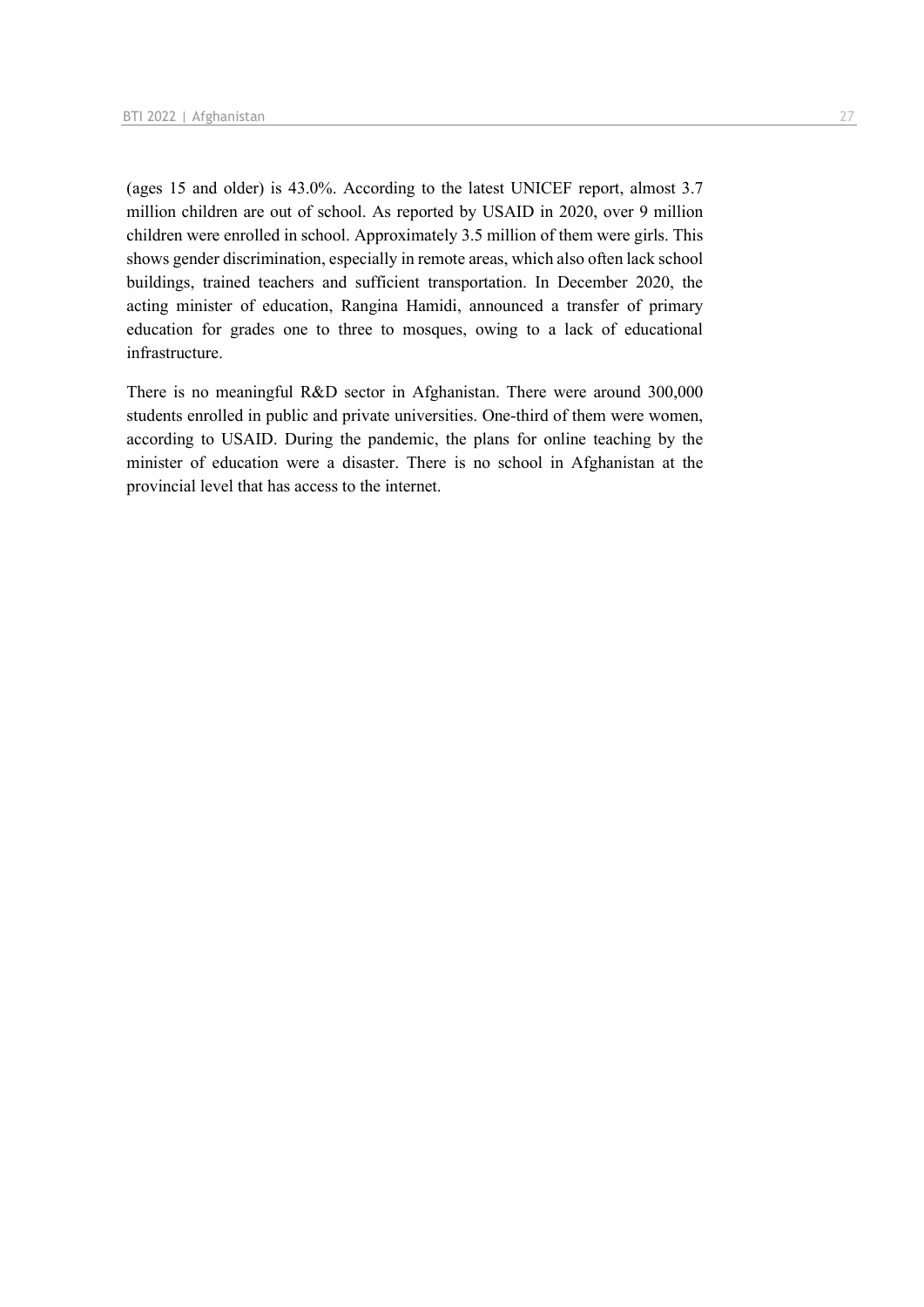# Governance

## I. Level of Difficulty

Structural problems continue to trouble the Afghan state and politics. Fragmented political structures and insecurity are noticeable. The World Bank predicts that the poverty rate increased to 72% in 2020, given the growing conflict between the state and insurgents and the outbreak of the COVID-19. The Independent Administrative Reform and Civil Service Commission (IARCSC) reported that it recruited 30,000 people to civil service positions in FY 2019. However, due to growing insecurity and worsening work conditions, a high number of academic job-seekers left the country. This, in turn, had an impact on the labor market, which was already suffering from a shortage of professional and skilled workers. According to the Asia Foundation (2019), almost a quarter of the workforce was unemployed and 20.5% of those working were underworked. In Afghanistan, there was no social safety net for the unemployed. Furthermore, across all age groups and education levels, women had significantly higher unemployment rates than men.

Geographically, Afghanistan is a landlocked country and has a complex relationship with its neighboring countries, particularly with Iran and Pakistan. The government under President Ghani tried to use the geographical position of Afghanistan as a bridge between Central Asia and South Asia, in order to rejuvenate the economy. To improve the market situation, the government discussed the construction of air corridors with key regional players like India, China and Turkey. Similarly, Kabul tried to strengthen its economic and diplomatic ties with the Central Asian region, particularly with Uzbekistan and Turkmenistan. But interaction were not always smooth as diplomatic tensions and insecurities ran high.

The COVID-19 pandemic immensely impacted Afghanistan's trading with neighboring countries, as borders were shut down. That, in turn, made the domestic market vulnerable. Due to unclear data, a well-structured government strategy for fighting the pandemic and its impact on the population was not observable. The Ministry of Public Health did not provide systematic numbers regarding COVID-19 cases. But, according to Worldometer (December 29, 2020), there were 52.3330 COVID-19 cases, 2,189 deaths and 41,801 recovered persons in Afghanistan. These figures should be taken with a grain of salt, however, as there had been no systematic COVID-19 testing implemented at the district level.

**Structural** constraints 10 $\frac{106}{10}$  $\frac{22}{2}$  10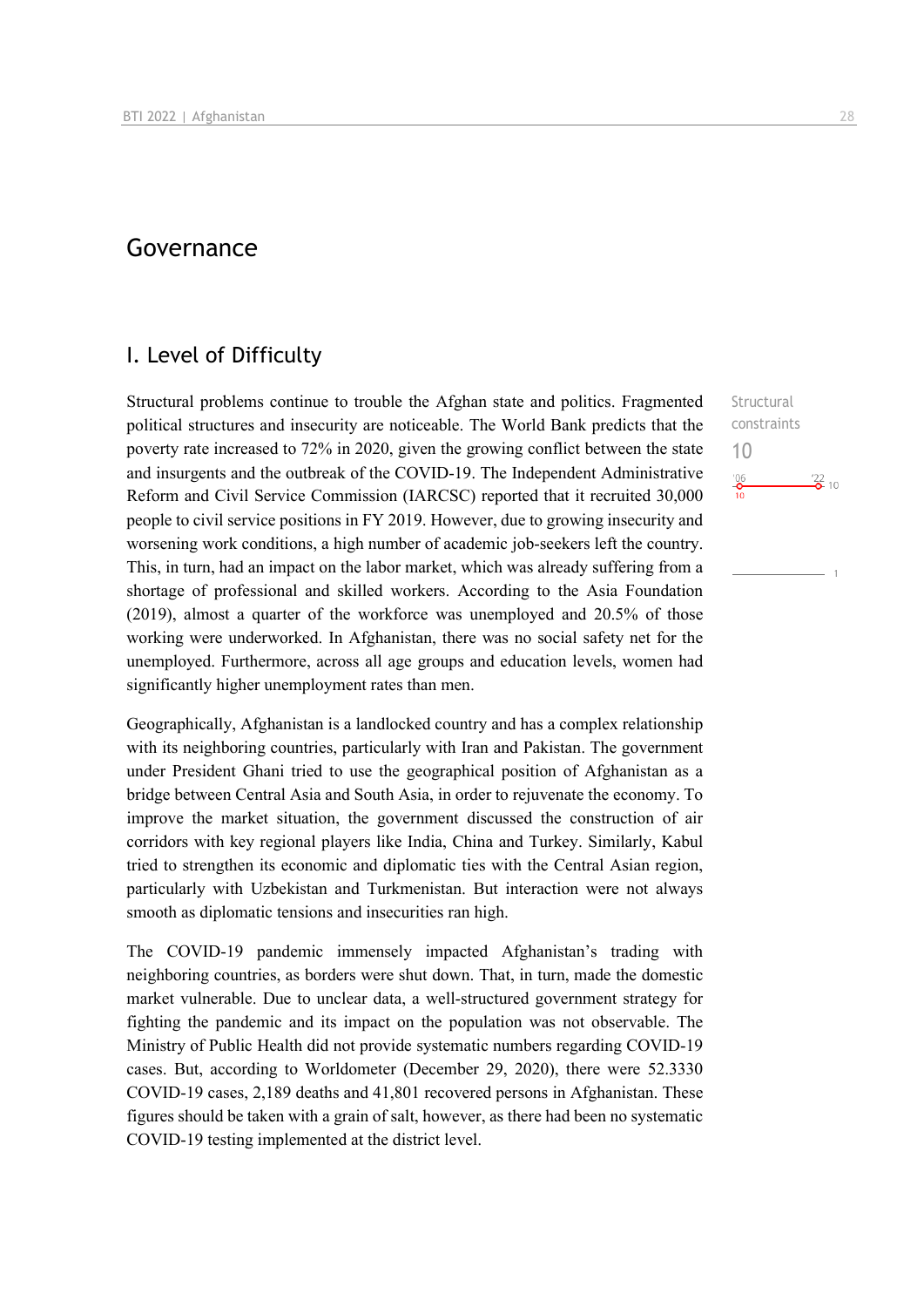There are almost no indigenous traditions of civil society, as it is understood by the Bertelsmann Transformation Index. At the time of writing, there were 3,053 active civil society organizations (CSO) in Afghanistan that targeted various social problems. According to the Pajhwok News Agency, in Kabul alone there were 21 CSOs working on peace-building and around 30 CSOs working on democratization. Most civil society organizations were considered selective, (i.e., they operate along per ethnic, religious, or political lines). However, they maintained their role as mediators between the state and the public. They often mobilized their own networks and collaborated to influence important policy processes. In recent months, for instance, CSOs had not only been able to mobilize within the country, they also had been able to successfully pressure both the EU and the US to maintain their roles in the ongoing Afghan peace negotiations. As their activities were mostly funded by external financial resources, a certain unease concerning their operation pervaded the public's perception.

At the time of reporting, CSOs felt threatened from two sides: On the one hand, they feared that the growing power of the Taliban would affect their activities, as several members of CSOs were killed toward the end of 2020, by unknown gunmen. The government blamed the Taliban for these crimes. On the other, they felt excluded from peace talks between the Taliban and the Afghan government. Furthermore, they accused the government of being autocratic and using soft repression tactics in order to avoid accountability.

Afghan society is highly heterogeneous. Decades of fighting have left it highly fragmented. Ethnic diversity and linguistic differences are key elements of the existing power structures. Many organizations functioned along ethnic cleavages and regional affiliations. Large ethnic groups, such as Pashtuns or Tajiks are themselves divided among several regional and clan lines that pursue their sectional interests. Most Afghans (99.7%) are Muslims. Of these, 84.7% to 89.7% are Sunni and 10% to 15% are Shi'a. The majority of Shi'a belong to the Dari-speaking minority of Hazara, which makes them both an ethnic and a religious minority.

The Taliban, which is predominantly a Pashtun radical Islamic movement, also has non-Pashtun members. Radical insurgents such as the Taliban and IS-Khurasan target religious minorities, such as the Hazara, Hindus and Sikhs. Some 700 members of the Sikh community immigrated to India in late 2020. Between 2019 and 2020, minority groups were targeted numerous times, resulting in dozens of deaths. Overall, according to the UNAMA, more than 8,500 civilians were killed and injured in 2020. However, these figures may be much higher, as much of the conflict activity takes place in rural areas that are inaccessible to data collection.

The state did not discriminate against a specific minority. However, policymaking is dominated by Pashtuns and Tajiks, in cooperation with other ethnicities such as Uzbeks and Hazaras. Ethnic and religious tension are visibly reflected during the election cycles (e.g., presidential elections in 2009, 2014 and 2019). During the Civil society traditions 9  $\frac{106}{10}$  $\frac{22}{9}$  10

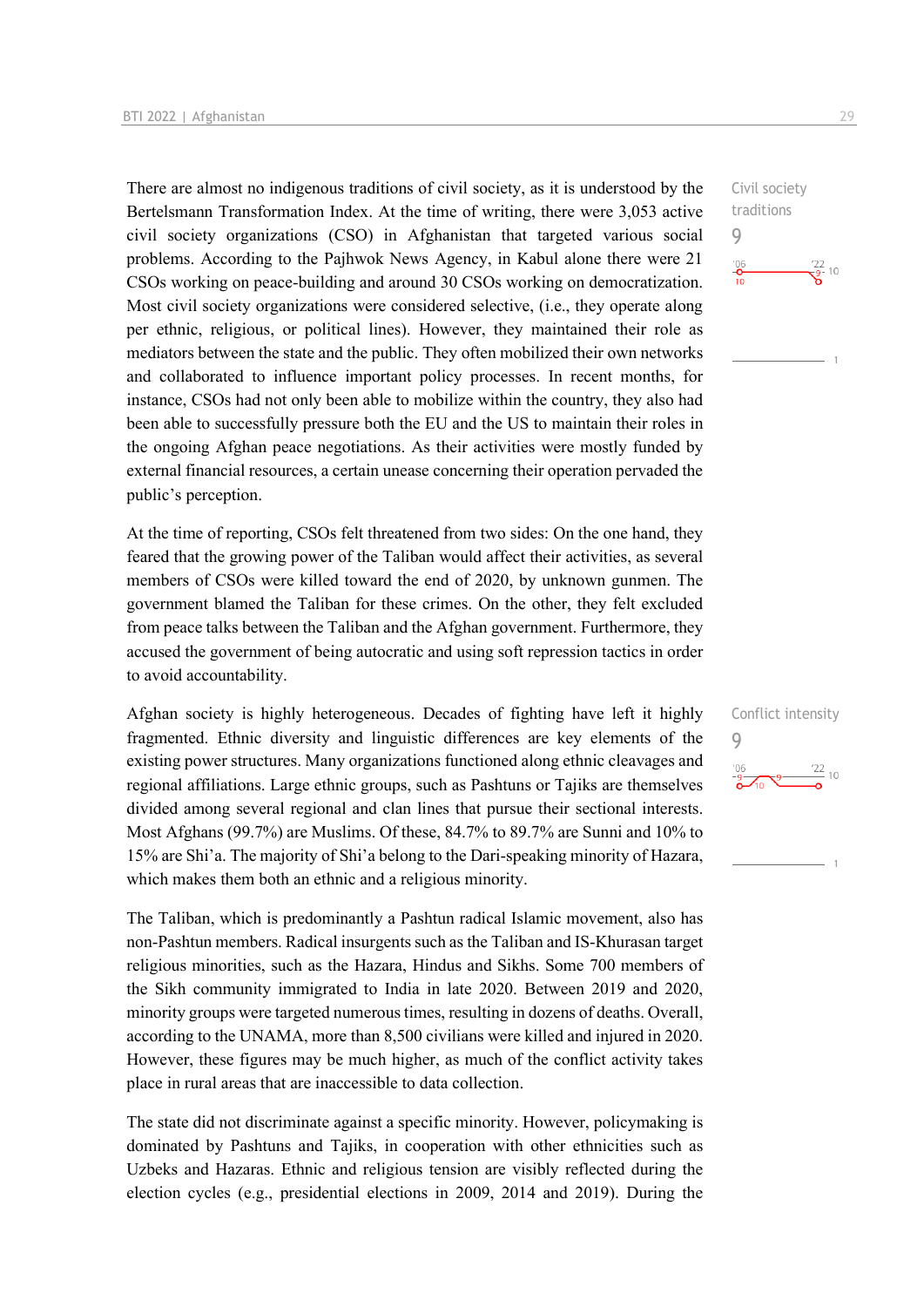COVID-19 crisis, no political or societal conflict was caused by the pandemic. However, a single demonstration took place over the unfair distribution of food aid in Firozkoh, Ghor Province. As a result, six people were killed and several others injured in a clash between police forces and the demonstrators.

# II. Governance Performance

### **14 | Steering Capability**

The government's strategic objectives have not been consistent over the last two years. Its ability to prioritize is decreasing. In its Afghanistan National Peace and Development Framework (ANPDF) 2017 to 2021, the government had defined strategic priorities and aims, among them restructuring the Afghan economy; sustainable growth; establishment of the rule of law and fighting corruption and poverty; reforming the judiciary and security sectors; investing in infrastructure, human capital and technology; strengthening the health and education systems; and above all, peaceful co-existence with the country's neighbors. However, as the situation deteriorated, the government appears to have prioritized the following goals over the last two years: combating poverty and corruption, economic growth, ensuring national security and building a sustainable and transparent peace, and reducing the impact of the pandemic.

Most of these objectives have been affected by diverse factors. The growing conflict with the Taliban, the environmental crisis and the outbreak of the pandemic in 2020 are major causes that increased poverty in Afghanistan to 72% in 2020. Transnational trade and exchanges were hampered for several months as a result of COVID-19 restrictions, which had an enormous impact on Afghanistan's already poor markets. While President Ghani made a significant promise to the international community to fight corruption, the government's anti-corruption efforts and integrity reforms were not satisfactory. The UNAMA report of 2020 illustrates how anti-corruption reforms in Afghanistan slowed in 2019, with fewer legislative and strategic initiatives undertaken to fight corruption. Women's participation in politics increased. Recently, the president announced that he would appoint a woman as deputy province governor for every province in Afghanistan. However, the extent to which such decisions will reform the political landscape and strengthen women's position in politics remains to be seen.

### **Ouestion** Score

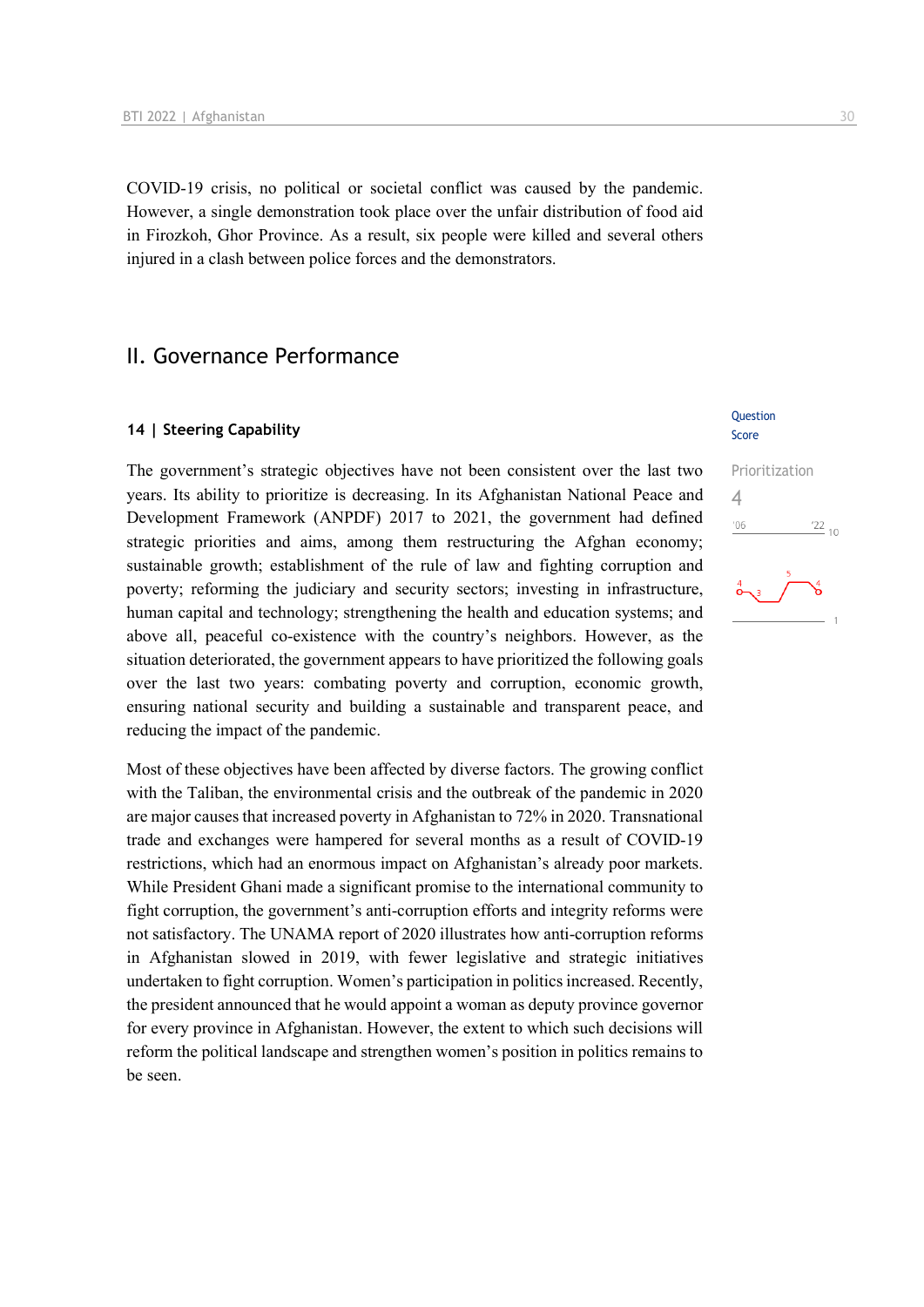At the time of reporting, the government was facing two major challenges to implementing its policies: the increasing power of Taliban and weak political institutions. The political tensions in the 2019 presidential election further affected the state's objectives and priorities. As a result, promises by President Ghani to implement new reforms were never fully implemented. The electoral commission was one of the most vulnerable political institutions in the country. The Arg signed several new economic contracts and established new objectives, but implementation appeared either unworkable considering the security situation or not in the best interest of the people. With less than a few hours of electricity even in Kabul per day, the electricity problems remain unresolved.

However, the Afghan government was able to achieve some results in 2019, as detailed by World Bank reports in 2020. Due to the easing of drought conditions and rapid agricultural growth, the Afghan economy grew by 3.9% in 2019. Inflation remained modest at 2.3% in 2019 but rose to 5.6% in 2020 (ADB). Similarly, revenue growth rose steadily from 11.8% of GDP in 2018 to 14.1% of GDP in 2019.

Corruption remained a major issue, affecting almost every policy implementation process. The government's anti-corruption efforts and integrity reforms were not satisfactory. A UNAMA report in 2020 illustrates how anti-corruption reforms in Afghanistan slowed in 2019, with fewer legislative and strategic initiatives undertaken to fight corruption. In addition, given the country's growing insecurity, it was safe to say that security sector reforms, which had never been fully implemented, were desperately needed. Realizing the policy priorities mentioned above and implementation of state agendas were lacking. Reforms related to substantive issues such as security, the economy and elections missed their mark and were not properly implemented. Further, large-scale economic projects such as TAPI had not been realized, due to security issues. The government was also criticized for being unable to implement its reforms and being preferential in its dealings.

At the beginning of the COVID-19 pandemic, the government imposed some restrictions and a nationwide lockdown in March 2020, but they were too short to impact policies and did not apply to all provinces. Nonetheless, the pandemic had a significant impact on Afghan economic policy and national goals in 2020 because of cross-national restrictions. This exploded the poverty rate in Afghanistan to 72%. While fighting poverty was one of the key priorities of President Ghani, there was no clear long-term strategy to fight poverty in Afghanistan.

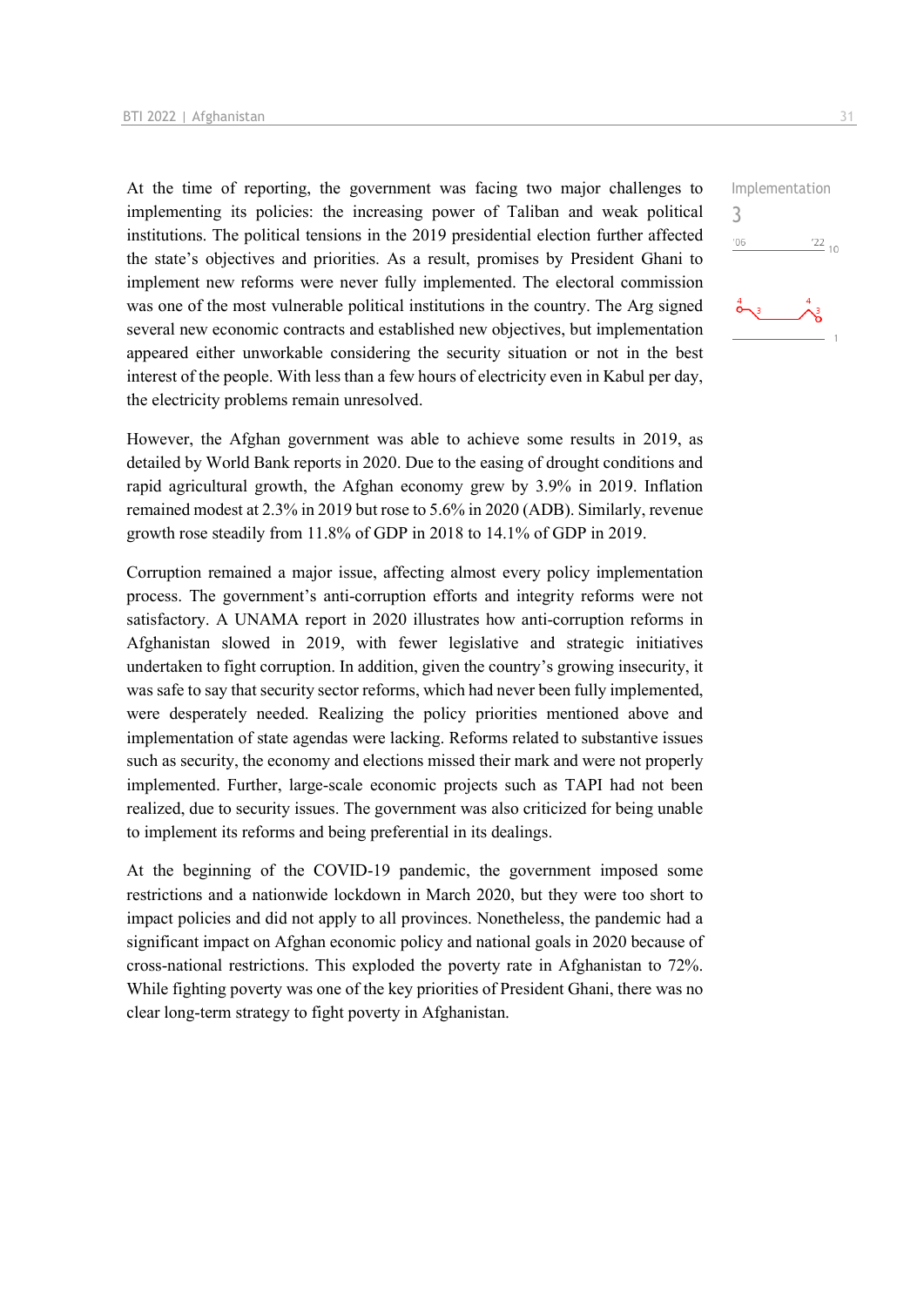Since 2014, President Ghani has formed a number of councils and commissions in order to ensure effective policy monitoring and evaluation. They mostly operated under the Arg's observation and their number changed repeatedly. These structures allowed Ghani to bypass his cabinet. The government failed to learn from the past in terms of uniting various political parties. Instead, the chasm between them widened, endangering the government's legitimacy and performance. The promise to reform the electoral system in 2014 did not take place. Massive fraud and mismanagement marked both the parliamentary elections (2018) and the presidential elections (2019). Corruption remained one of the fundamental challenges to the country's progress.

Occasionally, however, the government had been able to develop new policy proposals and priorities based on the failures of past policies. In addition, the government adopted certain international policy trends. At the international level, the government tried to mobilize important players to counter terrorism and boost the economy. In a similar vein, the government appreciated consultancies from all societal groups, e.g., the women's jirgas assembly, Shura-e Ulama (scholars' council) and youth groups. Furthermore, there was a notion that the government under Ashraf Ghani tended to recruit academics and experts in governmental bodies. The share of women in political structures significantly increased.

### **15 | Resource Efficiency**

At the time of reporting, the Afghan parliament had rejected the fiscal year budget plan twice. Among other problems, the exclusion of 1,131 provincial projects, the allocation of AFN 13 billion (\$166 million) for an emergency budgetary unit and the allocation of AFN 2 billion (\$25.5 million) to the government's Code 91 and 92 emergency funds concerned lawmakers, according to Tolo News. The tension between the executive and legislative branches of government had been increasing since the Wolesi Jirga (Lower House) did not approve four cabinet members in November 2020.

While the government provided full access to the fiscal plan to its citizens via an online platform, it was accused of not being transparent and effective in budget planning. Several government initiatives were rejected, such as Dastarkhan-e Melli, a government program intended to distribute food to people affected by the COVID-19 pandemic, or the Security Charter (Misaq-e Amniyati), designed to counter crime in major cities.

In December 2020, President Ghani dissolved the State Ministry for Human Rights Affairs, which had been established a year before. At the same time, the position of Special Representative for Economic Development and Poverty Reduction, which was held by Mohammad Yosuf Ghazanfar, was also dissolved. Both positions were created for political purposes. Almost every single key state position was either determined directly by the president's team or through other stakeholders. The IARCSC, which appointed public servants, claimed to have appointed 249,496 civil servants at the senior and lower levels.



| Efficient use of            |                 |
|-----------------------------|-----------------|
| assets                      |                 |
|                             |                 |
| 106                         | $\frac{22}{10}$ |
|                             |                 |
| $\overset{4}{\mathbf{Q}}$ 3 |                 |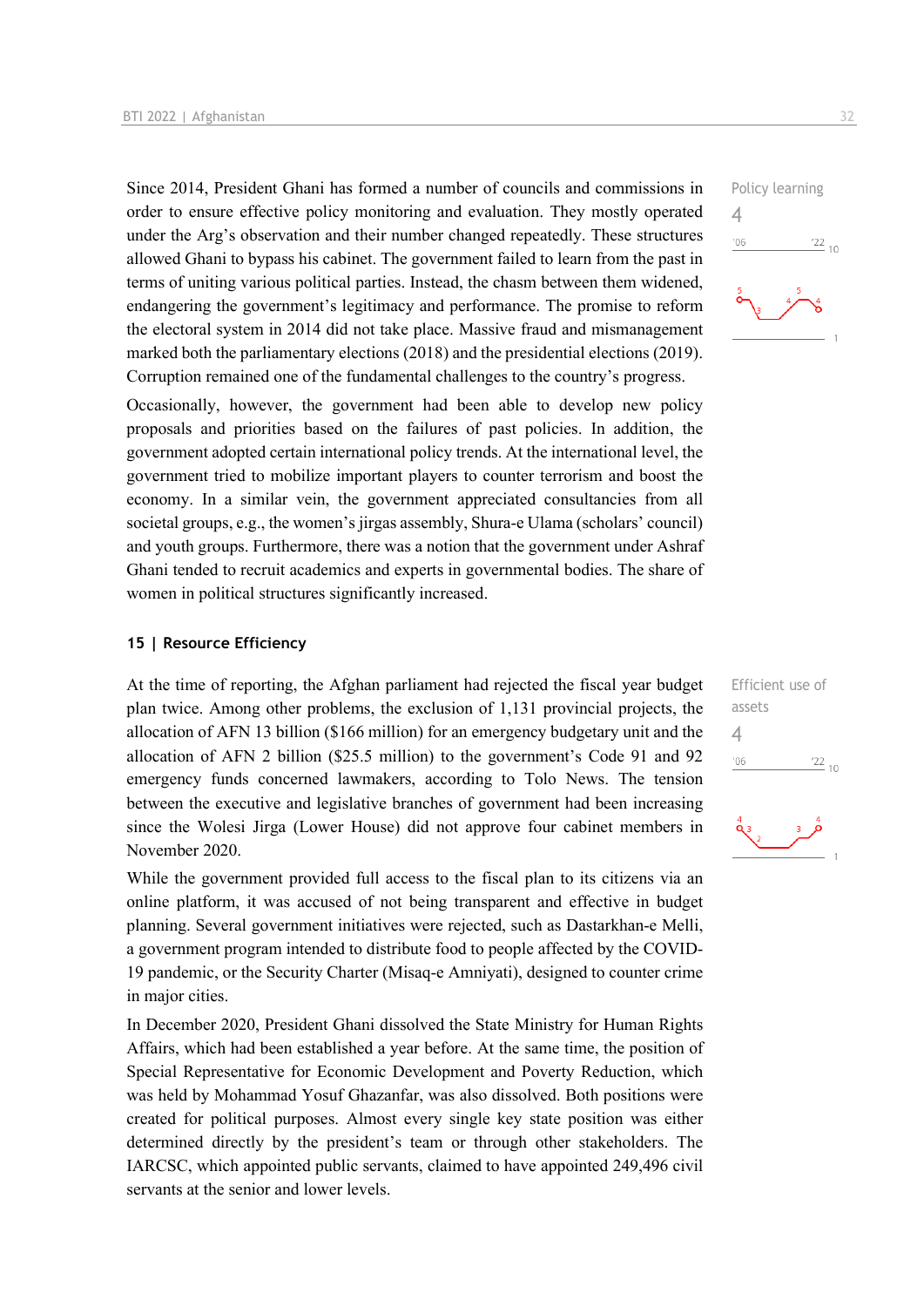Beginning in 2014, President Ghani repeatedly restructured the cabinet and government. This limited the efficient use of existing human resources. The permanent changes within important power centers (e.g., ministries or independent commissions), resulted in a deceleration of implementation processes. The effective use of resources remained a challenge.

There were some interministerial task forces and working groups that ensured policy coherence. However, the government, due to its power-sharing structure, created problems of its own. As a result, the cabinet was divided into two sides that usually had different opinions regarding policymaking and governance. For instance, it was a long and rocky path for the government to establish a collective front to represent the state in the peace process with the Taliban in Doha, Qatar. In recent years, there was also a rift between the executive and the legislature. Particularly in 2020, mutual accusations of transparency and corruption intensified.

From 2014, the National Procurement Authority (NPA) provided the connection between procurement and all other sectors in government. This gave the NPA (headed by the president) the authority to make decisions concerning economic projects. According to the official website of NPA, around 4,520 contracts were approved since its establishment. The NPA was a convenient tool for the president to sidestep the ministries.

Due to a dramatic surge in crime and security incidents in Kabul, Vice President Amrullah Saleh took charge of Kabul security in October 2020. This provides evidence of the lack of performance of and trust in the security sector. Employing the anti-corruption laws enacted in 2018, the government attempted to fight against corruption. The lack of transparency also affected government initiatives in the fight against the COVID-19 crisis.

Corruption continued to be one of Afghanistan's biggest concerns. The new UNAMA anti- corruption report (2020) shows that in the last two years, the country's anticorruption reforms and policies were slowed by two factors: First, the political tension during the parliamentary (2018) and presidential (2019) elections, and second, the outbreak of COVID-19. As a result, legislative and strategic frameworks were not fully implemented yet. In its most recent report (2020), SIGAR accused Afghanistan of a lack of determination in implementing anti-corruption policies. The Independent Joint Anti-Corruption Monitoring and Evaluation Committee (MEC) steadily lost staff and funding. According to the MEC, after its establishment in 2010, it issued several recommendations and vulnerability to corruption assessments (VCA) and presented these to the National Assembly and the Ministry of Interior. The UNAMA also claimed in 2019 that the High Council for Rule of Law and Anti-Corruption was unable to catalyze reforms. Despite numerous tensions between the government and CSOs, the latter continued to play an important role in monitoring anti-corruption reforms.

Policy coordination 3  $\frac{22}{10}$  $'06$ 



Anti-corruption policy 3 $'06$  $\frac{22}{10}$ 

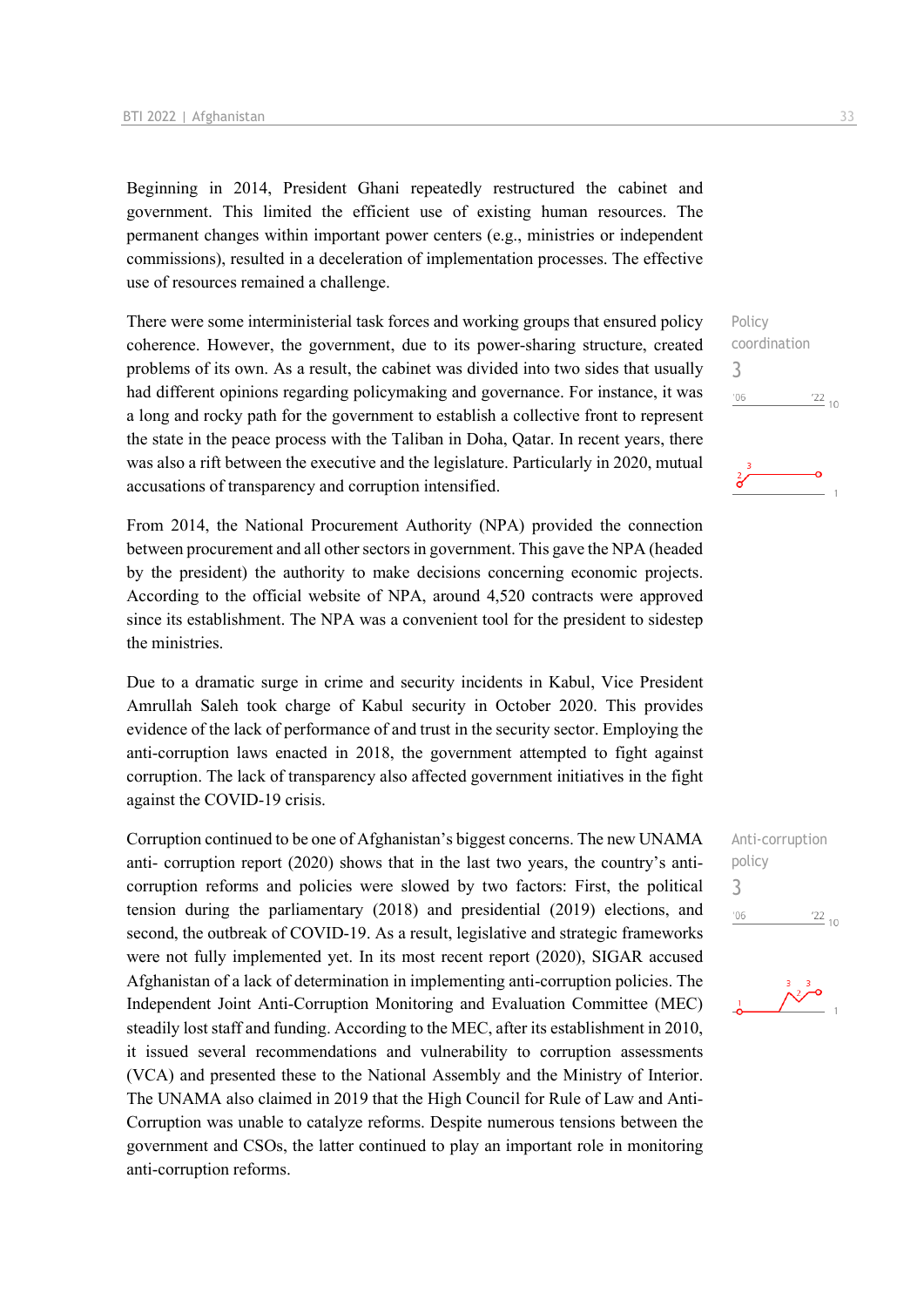The government launched the Afghanistan National Strategy for Combating Corruption in 2018 in order to create peaceful, stable and prosperous Afghan institutions. Nevertheless, in practice, anti-corruption policies were limited to affecting low-ranking officers. For instance, Mohammad Humayun Qayoumi, an American-Afghan citizen and former Afghan Finance Minister, was accused of embezzling AFN 1.7 billion from an emergency fund, but never faced charges. Therefore, this makes the government's anti-corruption efforts seem half-hearted. Furthermore, there was no legal regulation of Afghan party financing.

### **16 | Consensus-Building**

The post-Taliban government was formed by various political groups such as former rebels, Islamist parties and a few liberal actors. Previous warlords continued to play important roles. Political actors did not act openly against democracy. But there seemed to be a clear notion among the stakeholders that democratic governance should be compatible with Islamic values and Afghan traditions. Most political parties were unanimous in stating that proper electoral reforms should be introduced and implemented. Since the beginning of peace talks with the Taliban in 2019, the government appeared to be taking a strong pro-democratic stance in the ongoing negotiation process in order to build an anti-Taliban front.

With regard to a market economy, relevant actors supported the economic initiatives of the government. The government tried to achieve its economic objectives through regional cooperation and trade agreements. Political actors with economic resources considered this an opportunity to pursue their economic interests. When faced with new economic policies and reforms by the state, there was sometimes a slow loss of support from certain powerbrokers who did not benefit from such reforms. Overall, the majority of political actors agreed on governmental economic strategies, especially those that focused on regional connectivity and exchange.

In Afghanistan's governmental structure, former rebel and Islamist groups firmly established themselves when the state-building process began in 2001. However, the central problem that the government tried to address concerns the resurgence of oppositional groups, especially the Taliban. After almost 19 years, for the first time since the Taliban was excluded from state-building processes in 2001, official peace talks between the Afghan government and the Taliban started in September 2020 in Doha, Qatar. This was President Ghani's second attempt to push the peace process forward. But this time, the Taliban may have been offered another negotiation dynamic than under Hekmatyar, who underperformed politically and militarily. In this regard, the Taliban clearly pushed for an Islamic form of state. This in turn may have affected the negotiations' outcome, as the government advocated democracy.

The government initiative under President Ghani to rein in the warlords and local power brokers did not meet with much success. For instance, former Vice President Abdul Rashid Dostum was banned from entering the country in 2018 due to several

Consensus on goals 3  $'06$  $\frac{22}{10}$ 

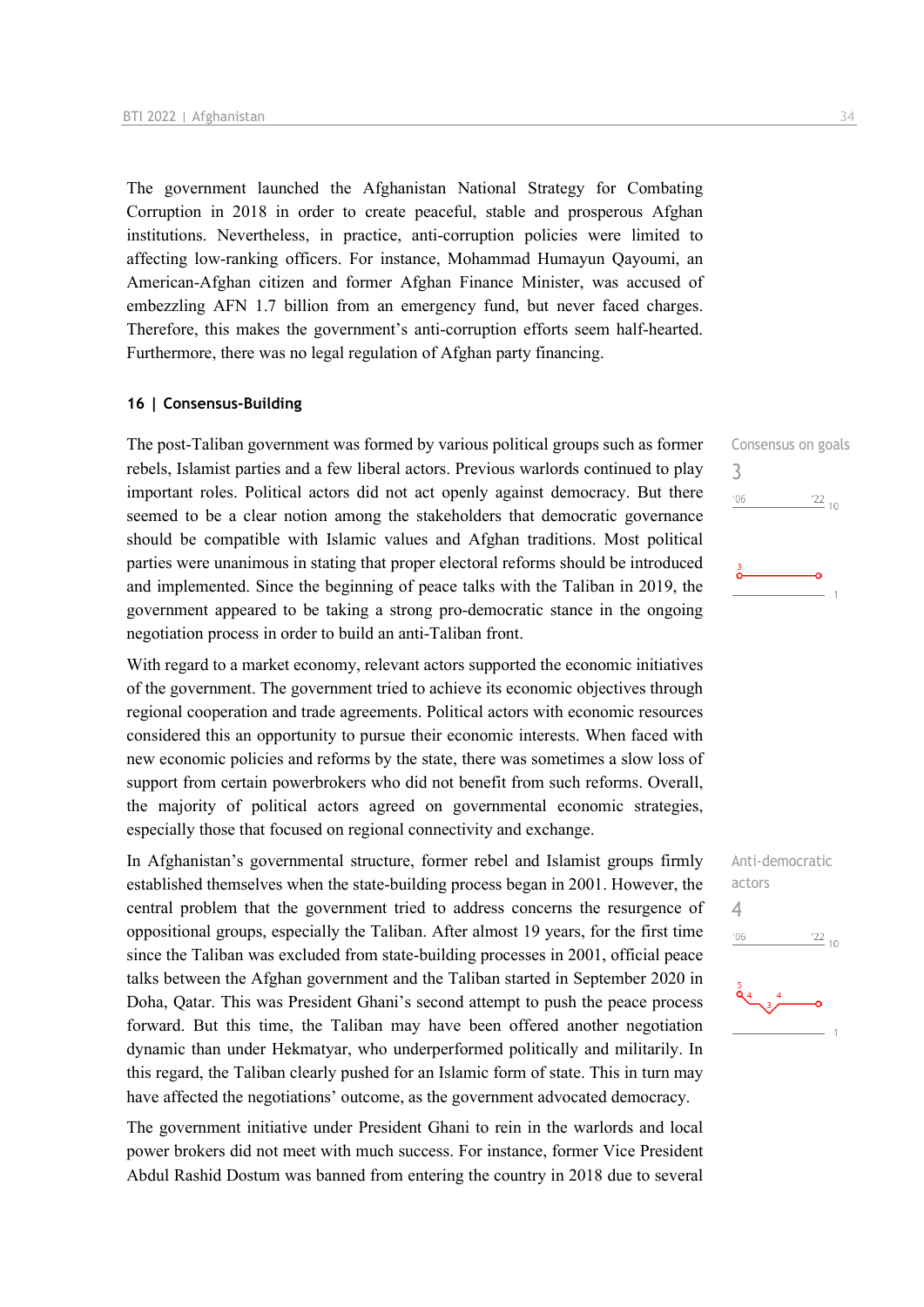criminal accusations against him. However, he was promoted to the country's highest military rank (Marshal) in 2020 and his daughter Rahela Dostum was appointed a senator in January 2021. At the same time, from time to time, the government arrested local militias involved in armed robberies, killings and drug trade. They were either linked to strongmen in the government or ethnically entrenched, making the government reluctant to apply the law for fear of conflict.

Ethnicity is important in Afghan political culture. Ethnic complexity makes Afghanistan a difficult case study due to limited data availability. One can reference a number of events, however. For example, the government at the time of writing, like its predecessor (2014 – 2019), was based on a power-sharing agreement that divided power across all ethnic groups and was led by Ashraf Ghani (a Pashtun) as president and Abdullah Abdullah (a Tajik) as head of the Peace Council. The cabinet included people from all Afghanistan's ethnic groups (Tajiks, Uzbeks, Hazaras). President Ghani and other ethnic leaders were accused of pursuing ethno-national preferences and distributing political positions among their followers. In general, ethnic cleavages were mostly instrumentalized during power distribution phases such as presidential or parliamentary elections, in which ethnicity and regionality were used for political aims.

The role of CSOs in development and reform was fully recognized by the government. President Ghani was known to promote a strong role for civil society in essential moments such as the peace process. Therefore, the National Priority Program (NPP) launched the Citizens' Charter Afghanistan Project (CAPP), which was a commitment of partnership between the state and communities.

At the same time, the government was accused of sidelining CSOs in the peace talks with the Taliban. This also applied to fighting COVID-19, in which CSOs did not participate. In addition, since 2019, CSOs increasingly faced serious threats from insurgent groups, resulting in the death of some members. CSOs blamed the government for not doing enough to protect them. The government did not contribute to the financial stabilization of CSOs. At the same time, due to CSOs' reliance on foreign aid, the perception among ordinary Afghan citizens remained critical of them. They were repeatedly blamed for being "external figures" that ignored the fundamental needs of the country.

Since September 2020, direct talks with Afghanistan's largest and most powerful insurgent group, the Taliban, started in Qatar. It took serval months of negotiation and external pressure on both sides in order to start the peace talks. More than 5,000 Taliban fighters were released in 2020 as a sign of goodwill. This divided the country: One side saw the release of the Taliban as a beneficial gesture and supported this government initiative, which actually was forced by the U.S. government. The other side, however, was clearly against this move. War criminals were also a part of the government or had a significant role in shaping political processes, so not everyone was pleased to see them in government. The government showed its willingness and







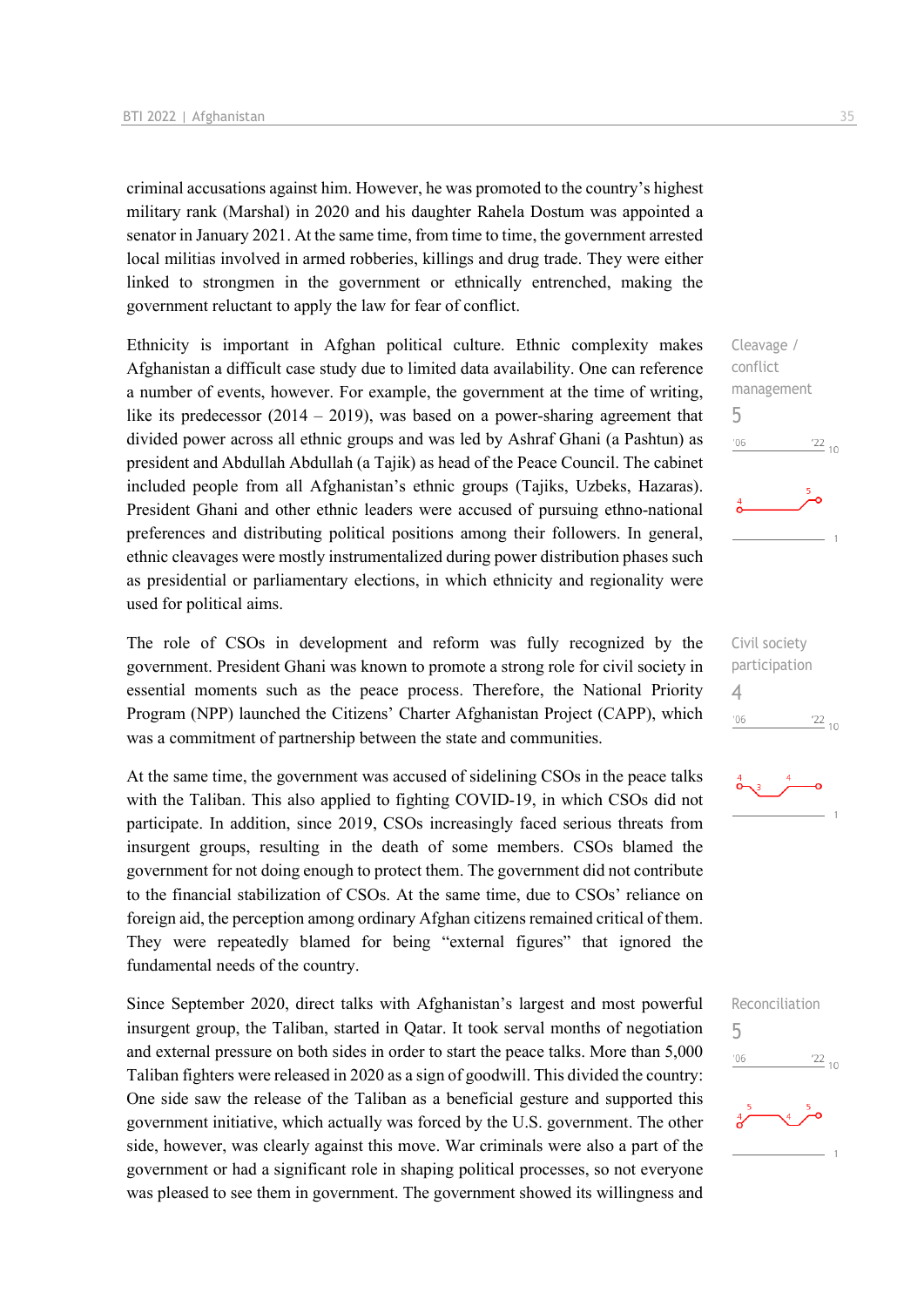ability to send a delegation to the peace talks, representing all political parties and influential groups. Although there was criticism regarding the delegation's inclusivity, it was a long and difficult process for the government to select the representatives. The first round of peace talks ended in December 2020, with both parties agreeing after months of negotiation on procedural rules. However, there was no clearly defined agenda. The second round of talks officially started on January 5, 2021 in Qatar. The intra-Afghan peace talks did not yield any results.

### **17 | International Cooperation**

Afghanistan experienced the world's longest state-building process. Although the international community has appreciated and subsidized President Ghani's political agendas, some international donors became dissatisfied with the Afghan government's performance and progress in recent years. This in turn, affected the outcome of the latest conference in November 2020, which was held virtually. Much of the \$12 billion collected was conditional in order to make sure the government remained committed to the peace process. This amount showed a drop by \$3 billion compared to the pledges at the Brussels Conference in 2016.

Despite external support in administrative capacity-building and economic development, the government struggled to make use of national resources effectively. For example, one of the country's major issues, corruption, was still at its peak and the government's anti-corruption approach did not satisfy international donors. According to UNAMA, the government failed to implement anti-corruption policies. It also seemed like the government failed to use international support to generate a credible electoral process. Elections were losing legitimacy, both in the domestic and the international arenas.

Regarding the outbreak of the COVID-19 pandemic in 2020, the government envisaged spending up to 2.9% of GDP on pandemic-related issues. Accordingly, there were some emergency pandemic responses. Besides setting up special wards to boost hospitalization and care capacity and procuring critical medical supplies, the government distributed social packages and provided financial support to those in need.

Although President Ghani was seen as a reliable partner, the government enjoyed little credibility. Factors that affected trust in the Afghan government were growing instability and insecurity, electoral mismanagement and bad performance in fighting corruption and poverty. The latest accusations of corruption and harassment against high-ranking politicians in the Arg further reduced its credibility and legitimacy among ordinary Afghans. The lack of transparency and fairness while fighting the COVID-19 pandemic in 2020 had a detrimental impact, as well.



Credibility

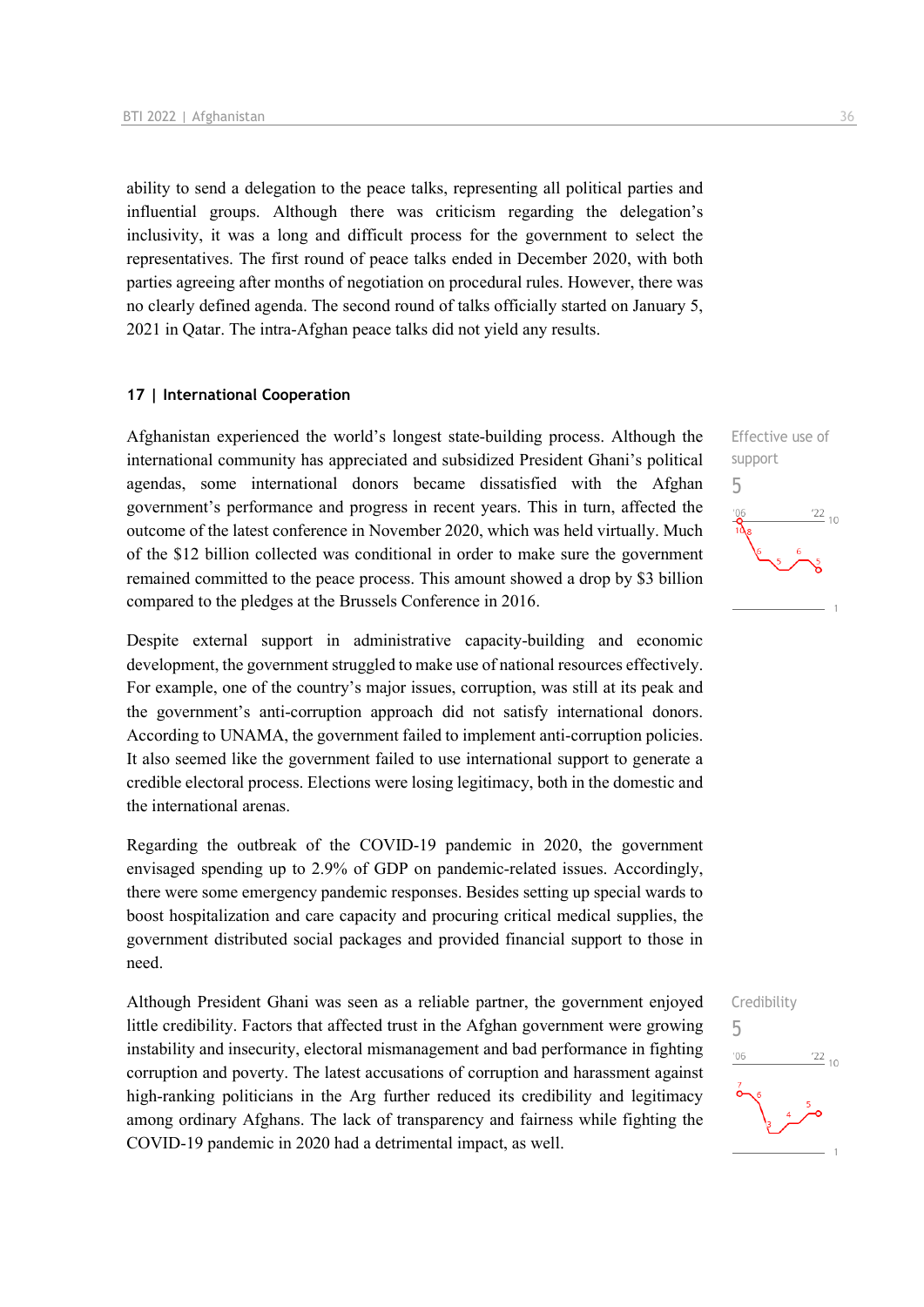However, President Ghani was seen as a credible partner by Central Asian countries, especially Uzbekistan and Turkmenistan, and by India and the UAE. Afghanistan joined the WTO in July 2016. Several international trade, commerce, and securityrelated agreements were signed. However, relations with important neighboring countries like Iran and Pakistan remained strained. Although the number of trade agreements with Central Asian and other regional countries increased, trade itself was strongly affected by the ongoing conflict and instability.

In recent years, Human Rights Watch (HRW) often accused the Afghan government of violating human rights. For example, HRW has found that, in several prisons across the country, detainees had been subjected to torture or ill-treatment. HRW also stated that in 2019 the National Security Directorate (NDS), known as "02" killed dozens of civilians. Afghanistan was a member of the International Criminal Court (ICC) since 2003 and welcomed all ICC activities in Afghanistan. Yet, according to a new report by the ICC in 2020, the Afghan government's record on justice was poor. The report illustrated that the Afghan government failed to bring to justice senior military and police officials credibly accused of torture, rape and extrajudicial executions.

Regional cooperation was a key pillar of Afghanistan's foreign policy under President Ghani. Accordingly, interaction with neighboring countries and regional partners were considered important. Generally, Afghanistan pursued a twofold regional cooperation aim: economic exchange and regional security stabilization. There are numerous regional agreements in which Afghanistan played a main role, e.g., the Regional Economic Cooperation Conference on Afghanistan and the Heart of Asia-Istanbul Process. Through its regional policy, the Afghan government sought to improve its relationship with neighboring countries, although the relationship with Pakistan and Iran remained strained. Transborder conflicts often affected bilateral trade. Afghanistan was also a member of the South Asian Association for Regional Cooperation (SAARC), the Economic Cooperation Organization (ECO), the Central Asia Regional Economic Cooperation (CAREC) and the Shanghai Cooperation Organization (SCO).

Afghanistan attempted to act as a bridge between Central and South Asia. However, some major regional projects, such as TAPI (Turkmenistan, Afghanistan, Pakistan and India launched in 2015) and the Chabahar Port in Iran (between India, Iran and Afghanistan launched in 2018) were affected by domestic and international conflicts, respectively. At the same time, new projects were launched. On December 10, 2020, Iran and Afghanistan inaugurated the 220-kilometer long Khaf-Herat railroad project to ensure Afghanistan's connection to the large east-west railway corridor to China and Europe. Similarly, as part of regional connectivity programs, the railroad between Hairatan River Port (Afghanistan) and Uzbekistan launched its first cargo train which departed to China via Uzbekistan and Kazakhstan in September 2019.